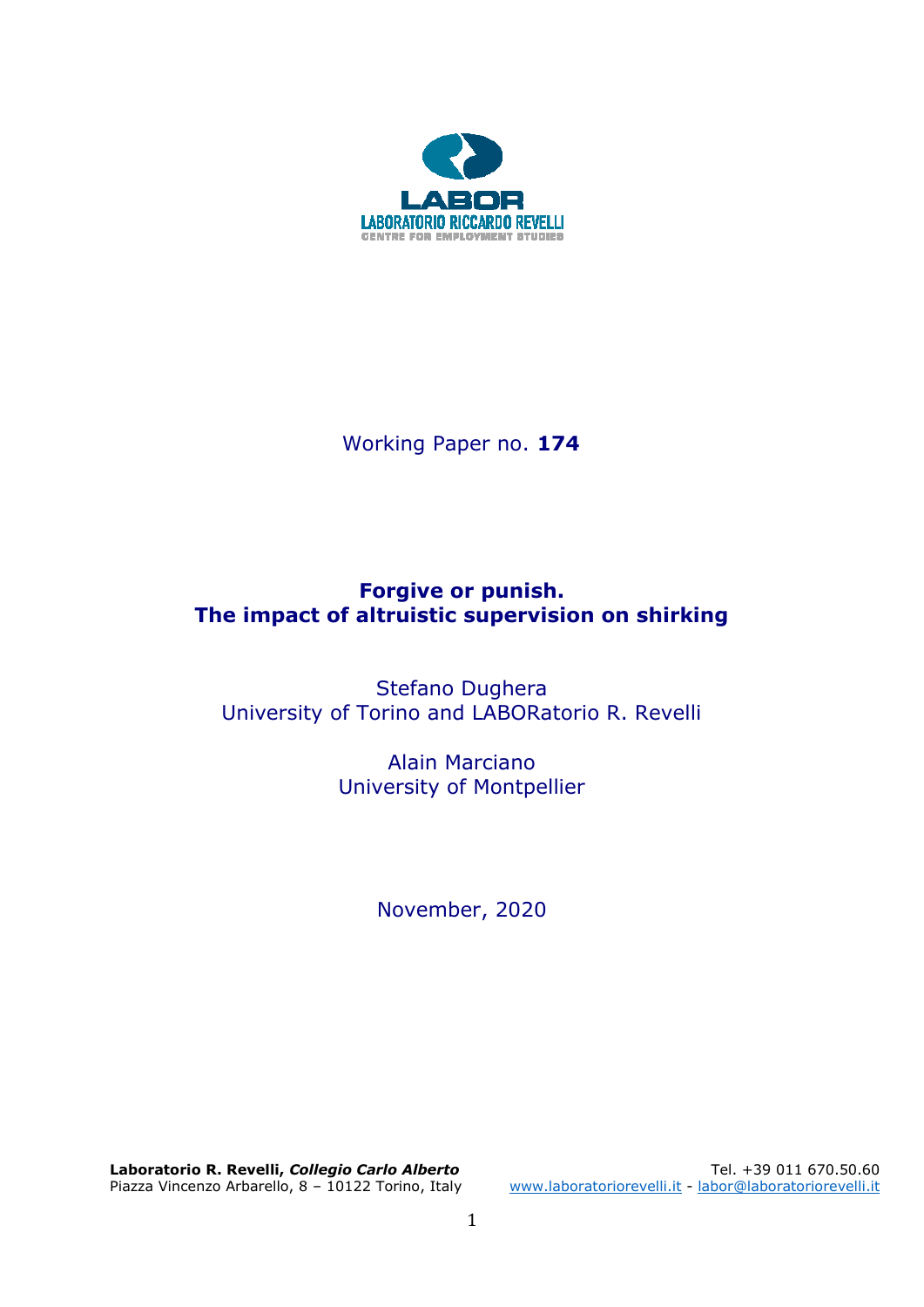#### **Forgive or Punish.**

#### **The Impact of Altruistic Supervision on Shirking**

Stefano Dughera<sup>a</sup>, Alain Marciano<sup>b</sup>

**Abstract:** We study an efficiency-wage model where a principal hires a middle-layer of supervisors to control a group of potentially shirking workers. The assumption is that supervisors have concerns for their workers' wellbeing and vice-versa. We find that the supervisors' altruism has a negative effect on labor effort, as altruistic supervisors resent punishing shirkers. Moreover, this effect is increasing in the workers' compensation. This is at odds with the usual recommendation from the shirking-type efficiency-wage theory. However, the mechanism is mitigated by the workers' altruism, as altruistic workers resent exposing their supervisors to the risk of being fired for their forgiveness.

**Keywords** Altruism, shirking, control, efficiency wage, punishment, forgiveness

**JEL Codes** J41, M54, D64

a) University of Torino, Department of Economics and Statistics, Lungo Dora Siena 100/A – 10153 Torino.

b) University of Montpellier, Faculté d'économie, Avenue Raymond Dugrand, CS 79606, F-34960 Montpellier cedex 2 France.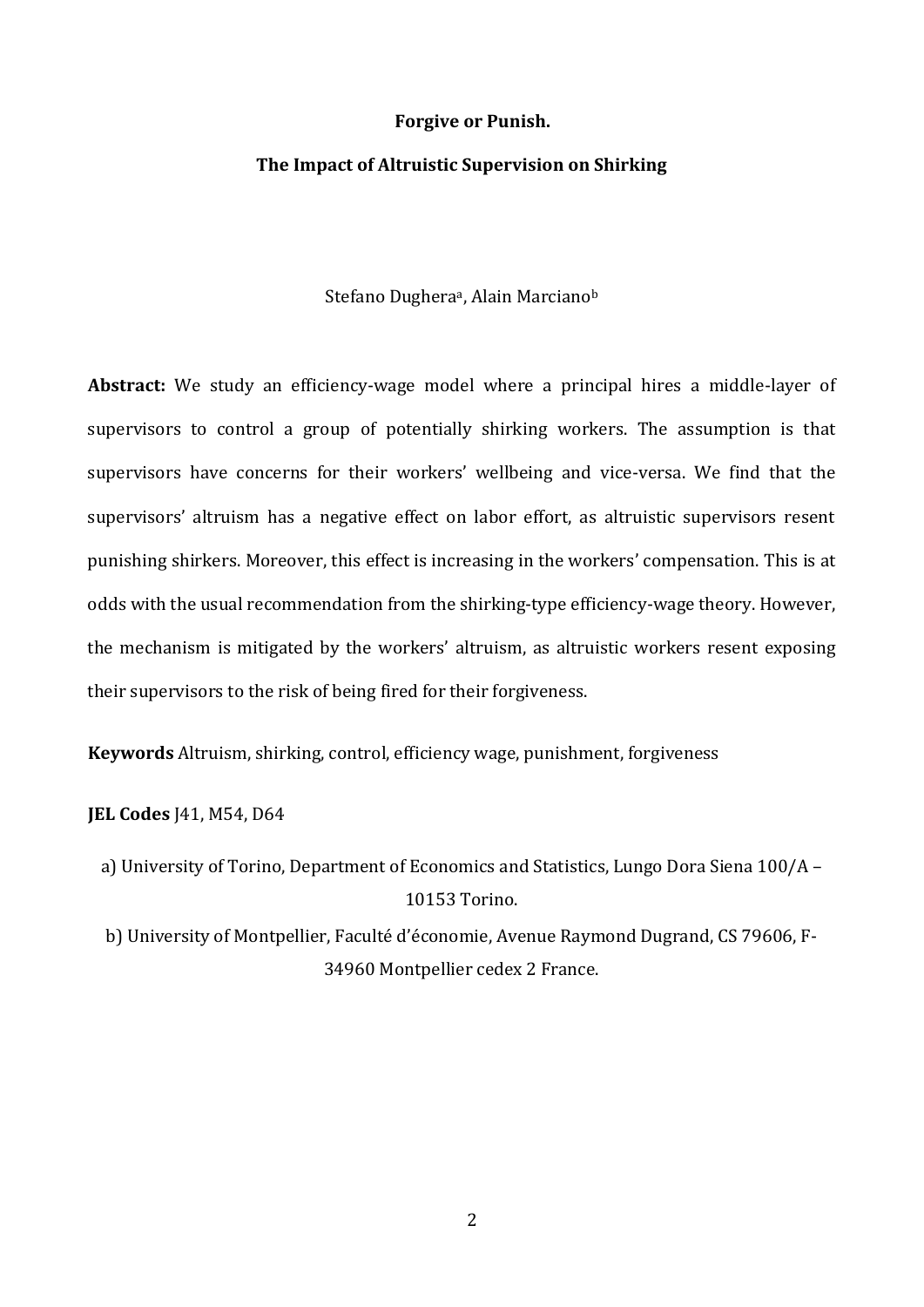#### **1. Introduction**

Human beings free-ride, shirk, and disrespect the law whenever they can. This behavioral assumption is largely shared by economists and used in economic models. One would hardly find a subfield in the discipline that is not peopled by this kind of individuals. This is particularly true for the theory of the firm and for labor economics. The need to control workers, in fact, has been used to explain the existence and form of firms (Alchian and Demsetz, 1972), the optimal number of hierarchical levels (Williamson, 1976) and the optimal pay level (Mirrlees, 1976). The role of salaries as a mean to control workers has also been put forward. That an increase in wages could reduce shirking is the key result from the literature on efficiency wages and shirking in firms (Stiglitz, 1974; Calvo and Wellisz, 1979; Shapiro and Stiglitz, 1984).

Yet, both theoretically and empirically, the effect of wages on labor effort is ambiguous. Several studies have empirically shown that the effort-enhancing function of the efficiency wage may not be valid. Campbell and Kamlani (1997) and Nickell and Nicolitsas (1997), for instance, show that the one-way causation from wage to productivity is overstated, whereas Manning and Thomas (1997) and Autor (2003) conclude that the evidence on efficiency wages is inconclusive.<sup>1</sup> Theoretically, this has been explained in different ways. Lazear (1989) shows that when wages depend on relative performances, workers will have an incentive not only to boost their productivity, but also, to jeopardize their co-workers'. Milgrom (1988) and Perri (1994), in turn, highlight that employees may divert some of their production time to lobby their supervisors for higher wages, whereas Chang and Lai (2002: 30) show that increasing the workers' wage "opens up room for arbitrage to urge collusion between workers and

<sup>1</sup> It must be said that a number of studies have found support to some of the key predictions of efficiency wage theory, for instance, that the wage and the monitoring incentives can be used as substitutes to motivate work effort—see, for instance, Cappelli and Chauvin (1991); Krueger, (1991); Holzer, Katz and Krueger (1991); Rebitzer (1995). Even this evidence, however, is not uncontroversial: Groshen and Krueger (1990), for instance, find that while the wage and the supervision incentives are substitutes in the nursing occupation, they are complements in other three occupations, while Leonard (1987) finds a positive relationship between the two instruments. For a theoretical model dealing with the issue, see Chang and Lai (1999).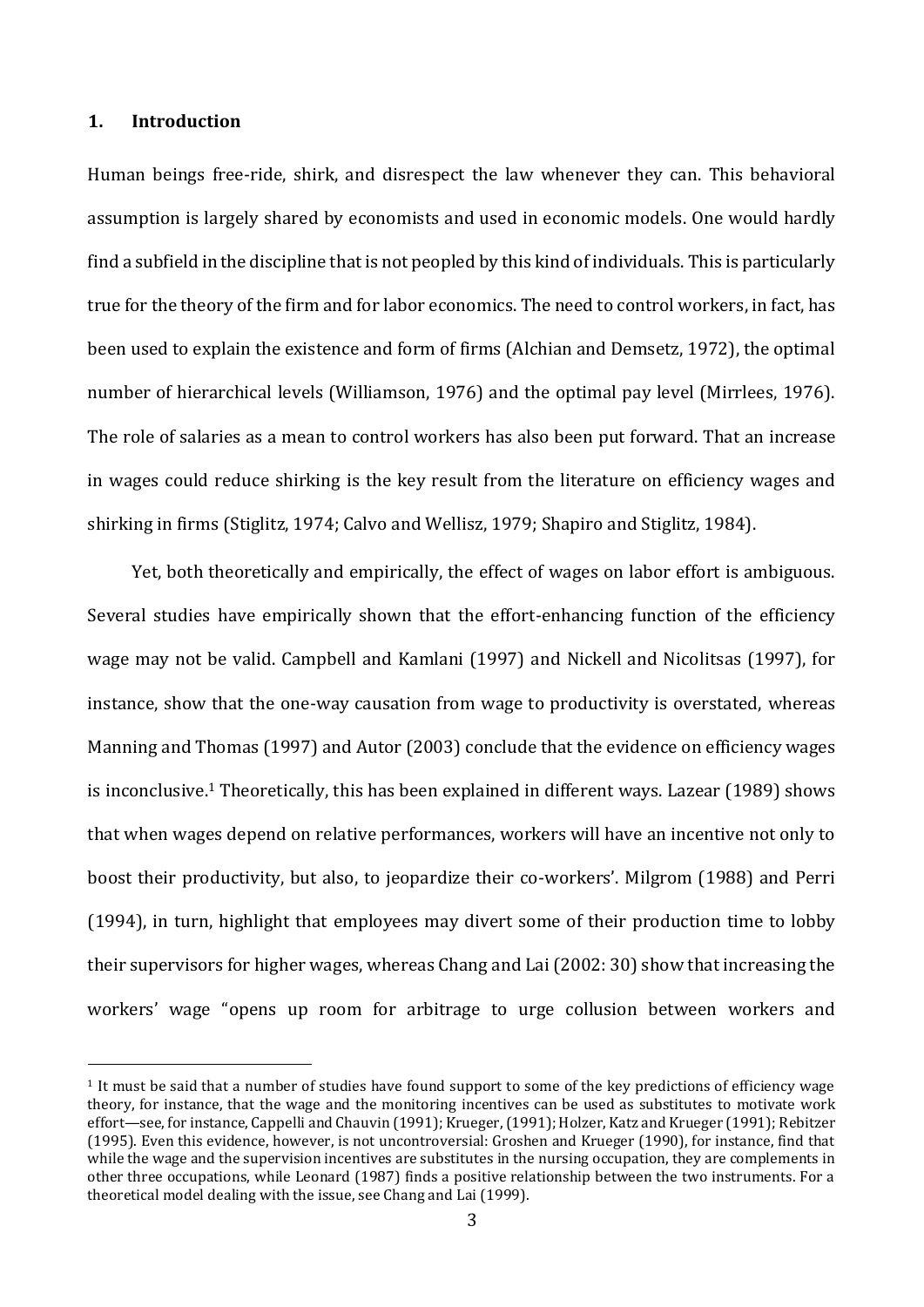supervisors", as the former may bribe the latter to avoid the punishment of losing their job. From the viewpoint of industrial psychology, the incentives that leverage on the workers' extrinsic motivation (such as the wage) have the unintended result of crowding out their intrinsic motivation and morale (Frey, 1993a; 1993b). Hence, both theoretically and empirically, the effect of wages on labor effort is ambiguous and deserves further investigation.

One possible research avenue consists in studying the impact of social feelings on shirking. "Envy" and "resentment" bred by interpersonal comparison between the principal and his agent—as in Dur and Glazer, 2008—or among co-workers—as in Stark and Hyll, 2011—for instance, have been analyzed as factors that may explain why workers vary their efforts. In those cases, to affect labor productivity, organizations should modify the compensations of the different agents involved in the firm in a non-homogenous fashion, as it is more what others earn that affect each individual's effort.

Symmetrically, the role of "positive" feelings in organizations, such as "altruism," has also been discussed, despite mainly by non-economists. Management scholars, for instance, have analyzed how altruism may promote corporate citizenship behavior (Valentine et al. 2011); stand as an antecedent for the development of organizational learning capabilities; and push organizations to engage in external charity or environmental-friendly acts (Kanungo and Coger, 1993).<sup>2</sup> However, the implications of altruism for the shirking-type efficiency wage theories has not been studied. This is what we do in this article.

We consider a situation where an employer wants to control a number of potentially shirking employees and hires a middle-layer of supervisors to monitor their effort. In doing so, we depart from the two-layer hierarchy that is usually studied in the efficiency/wage-

<sup>2</sup> Chiva et al. (2015: 350) define corporate citizenship behavior as "employee work behaviors of a discretionary nature that are not part of employees' formal role requirements such as helping others or going beyond the normal expectations on their job", while they define organizational learning capabilities as (ivi: 349) "the organizational and managerial characteristics that facilitate the organizational learning process or allow an organization to learn".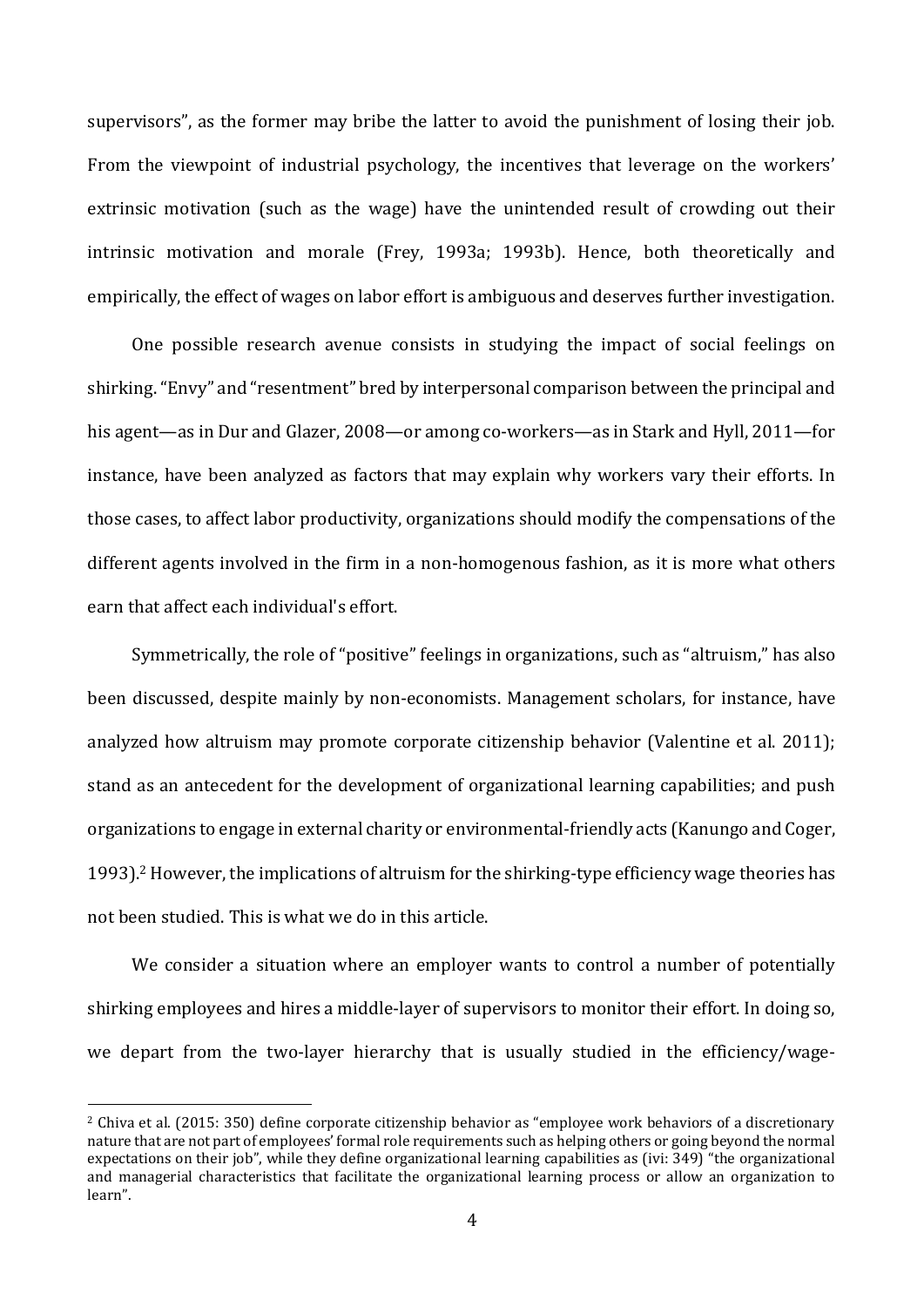principal/agent literature and consider a three-tier organization with one principal-multisupervisors-multi-employees à-la Chang and Lai (2002). In our framework, workers decide whether to work or shirk and run the risk of being fired by their supervisor, whereas supervisors decide whether to punish or forgive the loafing workers and run the risk of being fired by their principal.

Our key assumption is that both workers and supervisors feel some degree of altruism towards each other. This allows us to put forward three results. First, as altruistic supervisors resent punishing caught shirkers, their concerns for others works as a sort of anti-firing insurance for the misbehaving workers. As a consequence, the supervisors' altruism has a negative effect on firm performance, as subordinates may take advantage of the "soft heart" of their superiors to get away with their misbehavior.<sup>3</sup> Hence, there exists what we propose to call a "Samaritan effect" that depresses firm performance because of altruistic supervisors. Second, as the psychological cost of dismissing a shirker is increasing in the employment rent that workers receive on the job, the higher is the salary, the more inclined the supervisors will be to turn a blind eye upon shirkers. In this framework, raising the workers' wage may increase rather than decreases shirking, contrarily to what is usually suggested by efficiency wage theory. Third, when workers are concerned with their supervisors' well-being, the decision to shirk entails a psychological cost, as altruistic employees resent exposing their supervisors to the risk of being fired for their forgiveness. In this framework, the workers' altruism mitigates what we call the "Samaritan effect".

We believe that our contribution deepens our understanding of the mediating role of social feelings in organizations. Using an example given by Homans in his famous book *The* 

<sup>3</sup> Curiously, one of the first to acknowledge this "hidden cost of authority" was Taylor (1911: 52), who commented the success of a worker being promoted to supervisor in the following terms "for any right-minded man, however, this success is in no sense a recompense for the bitter relations which he is forced to maintain with all of those around him. Life which is one continuous struggle with other men is hardly worth living".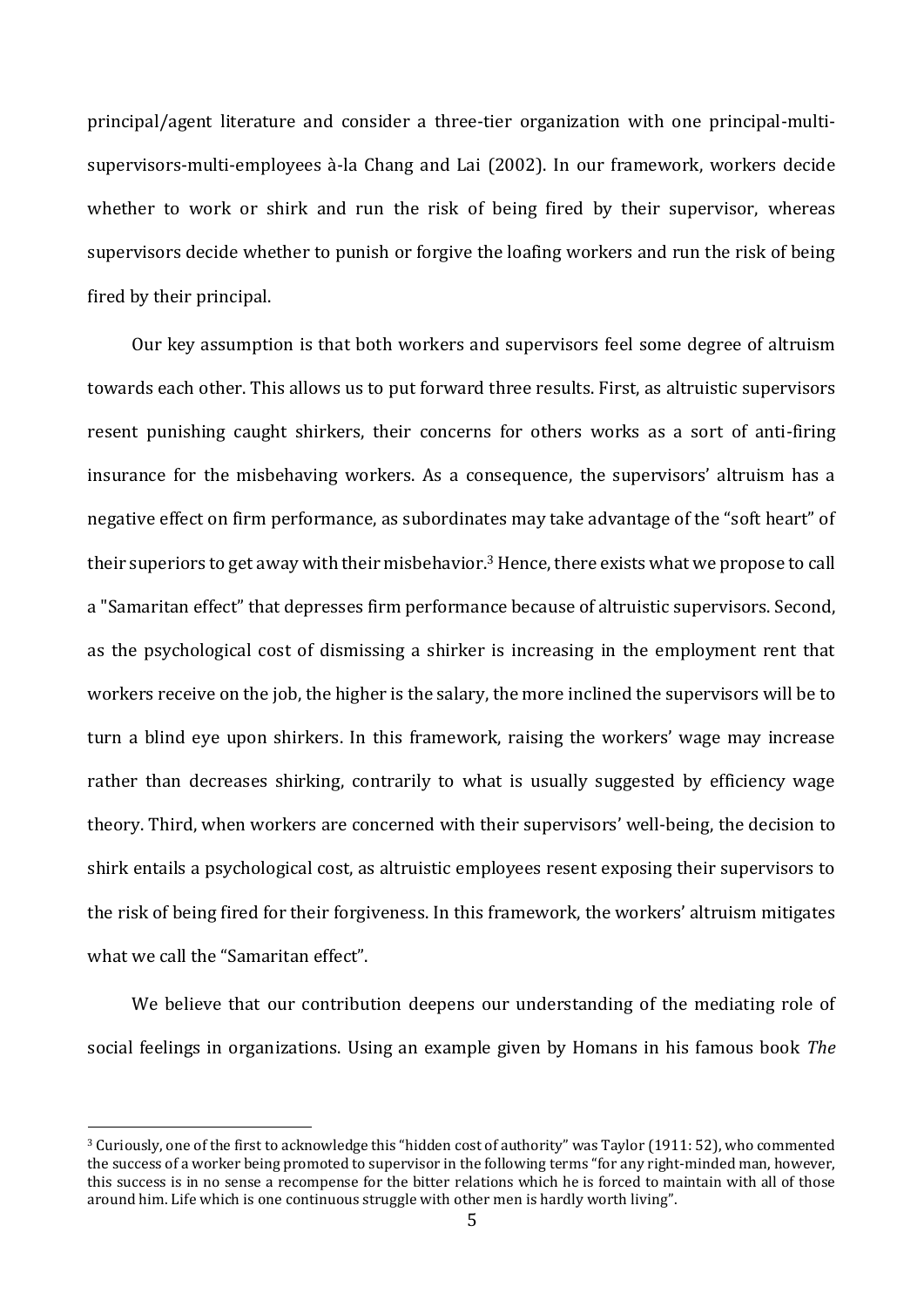*Human Group* (1951), Akerlof and Kranton (2008: 216) claim that the "social distance between workers and supervisors can feed worker resentment of supervision". As a support, they provide evidence that a team under the supervision of someone who remained silent about the workers' shirking or mistakes performed better than one working with a supervisor who was "strict […] and reported on his workers" (ivi: 215). In their example, a benevolent supervisor seems to achieve better results than less unforgiving ones. In this article, we provide mixed support to this result. Indeed, we find that the supervisors' altruism has a direct and negative effect on labor effort, conversely to what suggested by Akerlof and Kranton (2008), but also, that this effect is mitigated by the workers' reciprocal concern for their supervisors' well-being. Hence, despite our results seem to suggest that altruism in hierarchies should be discouraged, they also indicate that once it flourishes, it should be improved at all steps of the hierarchical ladder.

The article is organized as follows. Section 2 presents the structure and timing of the game. In sections 3 and 4, we analyze the first and second stage of the game and outline our main results. Section 5 some implications for the firm's optimal decision making. Section 6 concludes.

# **2. The model: setup, timing, and assumptions**

We study a two-stage game where a unit-mass of altruistic workers (each of whom will be indicated as "he") and a unit-mass of altruistic supervisors (each of whom will be indicated as "she") interact through a three-layer hierarchy dominated by a principal. To focus on the supervisors' monitoring role, we assume that they perform no work of coordination, decisionmaking or the likes—i.e., they are "unproductive".

At stage 1, workers decide whether to work and incur in the cost of effort  $e > 0$  (strategy

6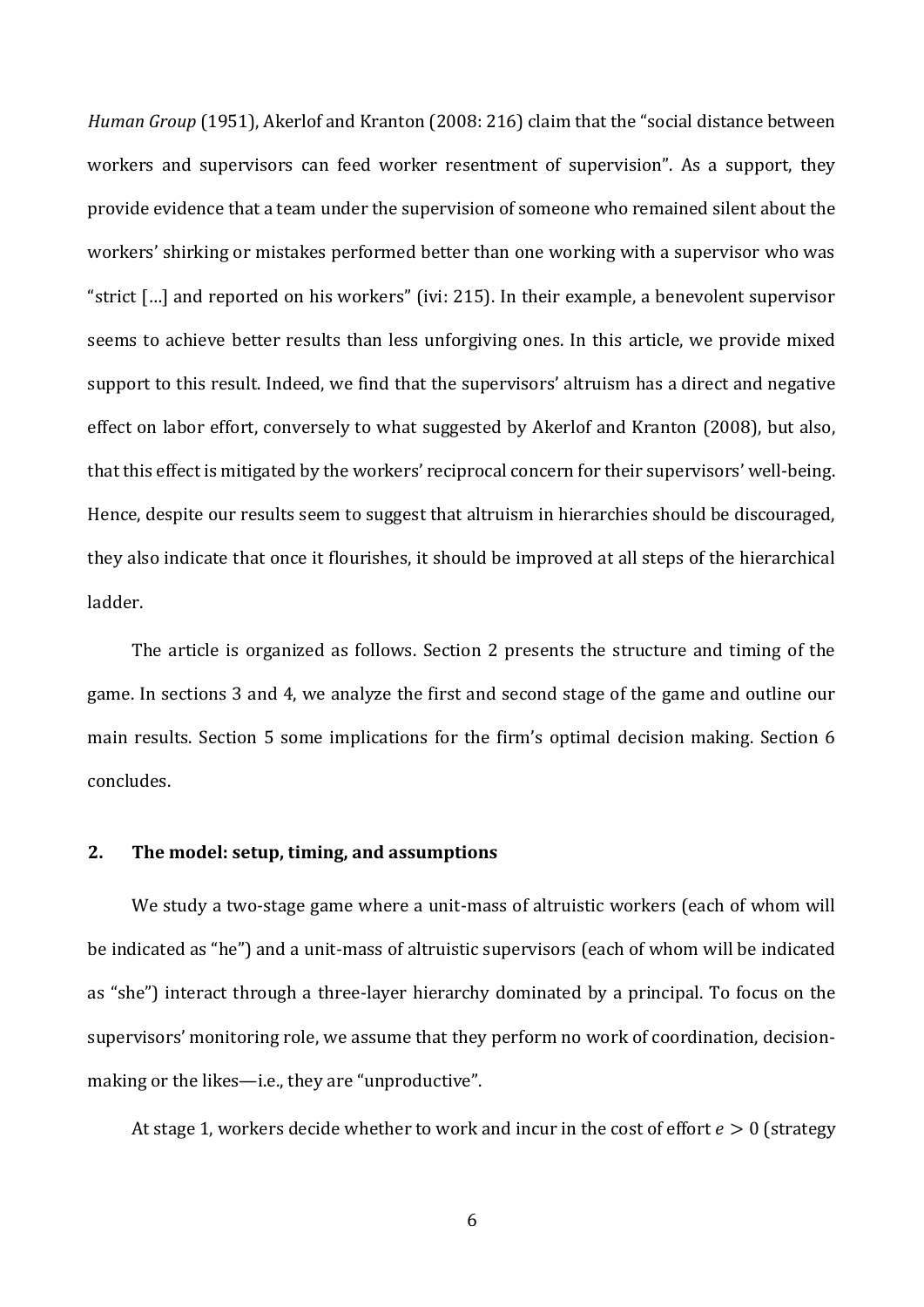$W$ ) or shirk and run the risk of being fired by their supervisors (Strategy  $S$ ).<sup>4</sup> Workers are hired at a compensation  $w > 0$  and receive their outside option  $w_0 \ge 0$  when dismissed. To ensures that there is an effective punishment from being unemployed, we follow the common wisdom in the efficiency wage literature and assume that  $w > w_0$ . Hence,  $w - w_0$  measures the employment rent that workers receive on the job, or alternatively, their cost of job loss. To ensure that this employment rent is non-negative for hard-workers, we impose the following restriction upon the set of parameters' value:

# **Assumption 1**—*The workers' wage exceeds the cost of effort, so that*  $w - e \ge 0$ *.*

At stage 2, supervisors imperfectly evaluate the workers' performance. Once a supervisor detects a shirking worker—which occurs with the exogenous probability  $0 \le p \le 1$ —she must decide whether to forgive (strategy  $F$ ) or fire the shirker for his misbehavior (strategy  $P$ ). Even if forgiveness seems to be an act of mercy, it is not perceived as such by the principal. When supervisors turn a blind eye on shirkers, in fact, they willingly fail their organizational duties and impose a productivity loss upon the organization. Hence, we assume that there is an exogenous probability  $q$  that the principal detects these acts of mercy and dismisses both the forgiving supervisor and the forgiven shirker, where q is such that  $q \in [q, \overline{q}]$ .<sup>5</sup> Supervisors are hired at compensation  $s > 0$  and receive their outside option  $s_0 \ge 0$  when dismissed. As before, we assume that  $s > s_0$ , so that  $s - s_0$  measures the employment rent that supervisors receive on the job, or alternatively, their cost of job loss.

For the sake of simplicity, we assume that all workers (resp., supervisors) have the same reservation wage  $w_0$  (resp.,  $s_0$ ) and that there is no probability of being reemployed once

<sup>4</sup> The assumption that workers have only two effort choices is common in the efficiency wage literature—see, e.g., Shapiro and Stiglitz (1984) and Chang and Lai (2002).

<sup>&</sup>lt;sup>5</sup> For the derivation of the upper and lower bounds  $\overline{q}$  and  $q$  see Assumptions 2 and 3 respectively.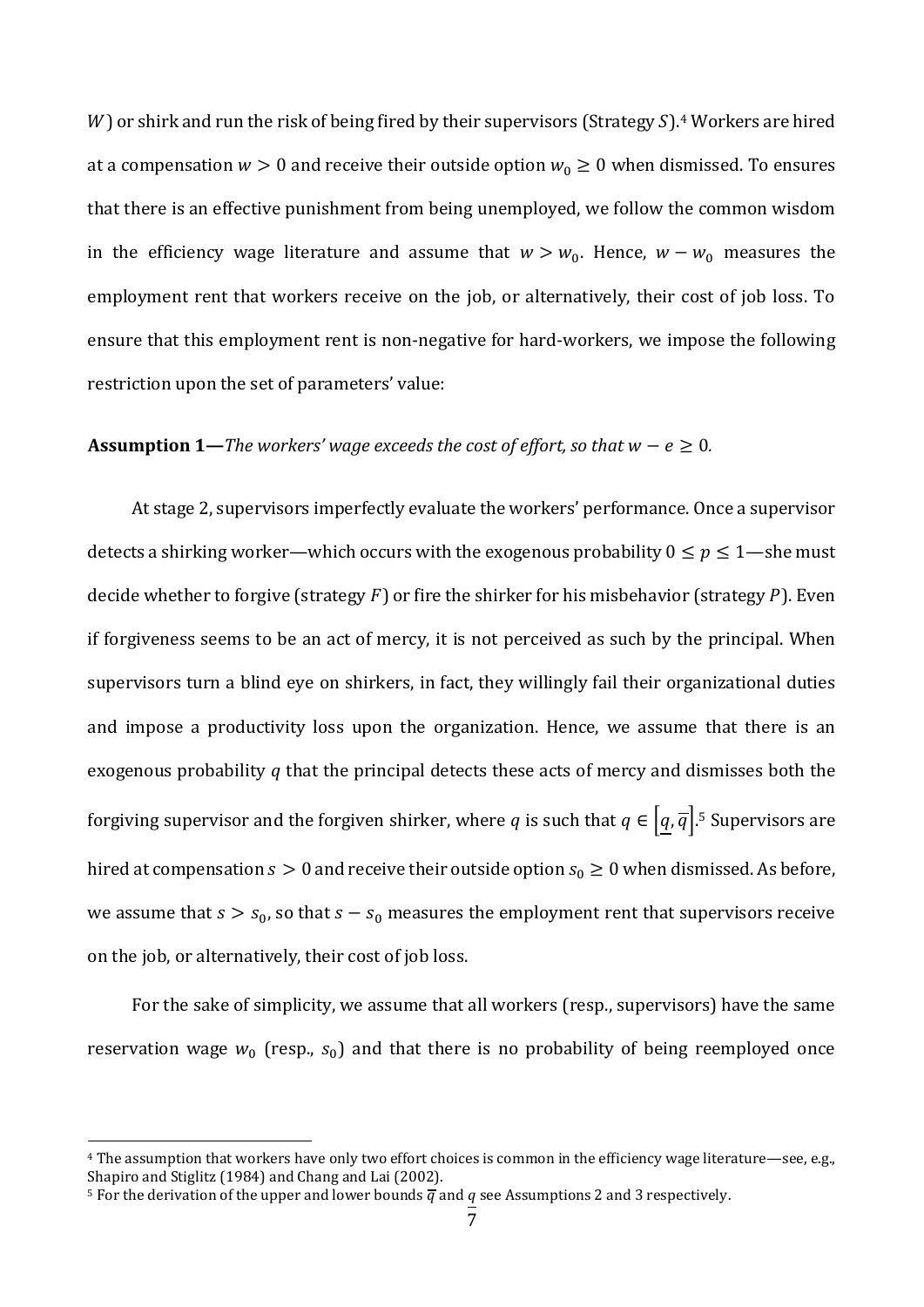dismissed—i.e., both type of agents joint the unemployment pool permanently.<sup>6</sup> Allowing for the possibility of being reemployed, in fact, would not alter any of our results qualitatively. In addition, and without loss of generality, we normalize  $w_0 = s_0 = 0$ . All of our results would remain unaltered by allowing the agents' reservation wages to assume non-zero values.

The key idea behind our modelling strategy is that both workers and supervisors make decisions by internalizing the possibility of being fired as a consequence of their choice. As we shall see, the choices of both types of agents are closely related to their degree of altruism, as only sufficiently altruistic workers will work, and only sufficiently altruistic supervisors will forgive. As usual, we model altruism through utility interdependence. "The basic theory" as Levine (1998: 595) puts it "is that players care not only about their own monetary payoffs, but also about their opponent's monetary payoffs".<sup>7</sup> In particular, we assume that the utility of the *i*th-worker, indicated as  $U_i$ , is given by the sum of his payoff, indicated as  $u_i$ , and the payoff of the supervisor he interacts with, indicated as  $v_j$ . Similarly, we assume that the utility of the *j*thsupervisor, indicated as  $V_j$ , is given by the sum of her payoff, indicated as  $v_j$ , and the payoff of the worker she interacts with, indicated as  $u_i$ . Finally, we assume that the utility gains that agents derive from their other-regarding preferences must be weighted for a degree of altruism  $0 \le \alpha \le 1$  that idiosyncratically characterizes each worker *i* and each supervisor *j*.<sup>8</sup> Without loss of generality, we assume that these altruism levels are drawn from a uniform distribution between 0 and 1 with probability density function  $g(\alpha)$ . Hence, in each of the possible states described by the probabilities  $p$ ,  $q$ ,  $\gamma$  and  $\varphi$ , the utility of the *i*th worker is given by  $U_i = u_i +$ 

<sup>6</sup> This may seem quite an unrealistic assumption. Allowing for the possibility of leaving the unemployment pool once dismissed, however, would not alter any of our results qualitatively. As in all shirking models, in fact, a higher probability of being reemployed has only the quantitative effect of softening the punishment from being dismissed, and thus, of weakening the effort-enhancing function of the efficiency wage—see for instance the discussion in Chang and Lai (1999: 303).

<sup>&</sup>lt;sup>7</sup> A huge body of experimental literature has shown that individuals are not as self-interested as the traditional economic wisdom would suggest, but rather, that interdependent preferences and concerns for the well-being of others are key to understand individual behavior. Seminal contributions in the field include, but are not limited to, Güth et al (1982); Isaac and Walker (1988); Fehr and Schmidt (1999) and Charness and Rabin (2002).

<sup>8</sup> One of the first to use (and derive) a coefficient to index the altruism of different individuals is Andreoni (1990).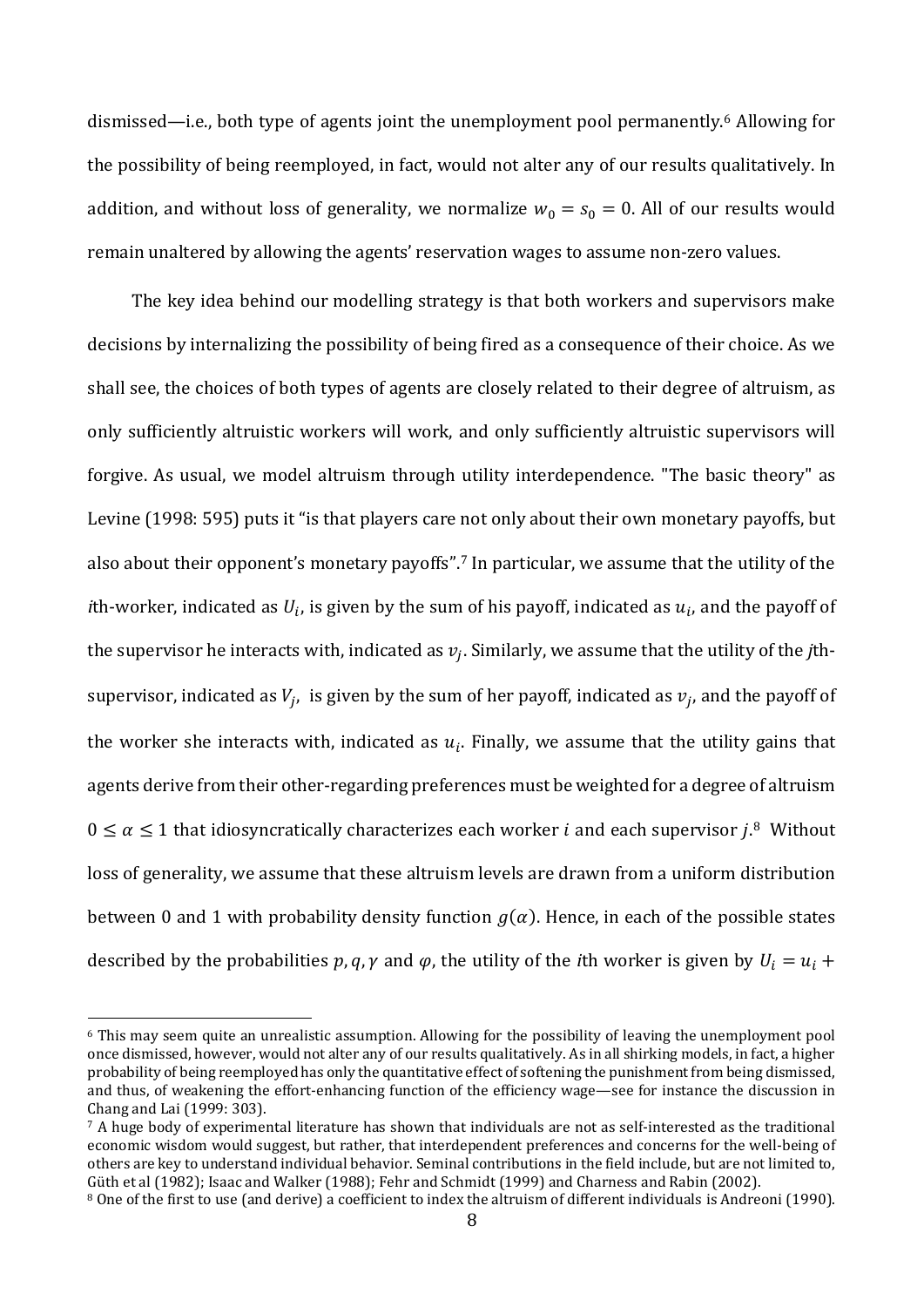$\alpha_i v_j$ , whereas the utility of the *j*th supervisor is given by  $V_j = v_j + \alpha_j u_i$ .

The game tree in figure 1 visualizes the structure of interactions. As anticipated, workers are first-movers, whereas supervisors play second. The probability  $0 < \gamma < 1$  that a worker will work and the probability  $1 < \varphi < 0$  that a supervisor will forgive will be determined endogenously as functions of the agents' altruism. Following Chang and Lai (2002), we additionally assume that workers and supervisors do not engage in regular relationships; that their encounter is random; and that the organization is large enough so that the probabilities  $\gamma$ and  $\varphi$  are given by the equilibrium densities of forgivers and shirkers in the organization. The probability  $0 \le p \le 1$  that a supervisor will detect a loafing worker and the probability  $q \le q \le$  $\overline{q}$  that the principal will detect a forgiving supervisor, as anticipated, are exogenously given.<sup>9</sup> The game is solved by backward induction. Hence, we will first analyze the supervisors' decision to forgive and then, the workers' decision to shirk.

[Insert Fig. 1 about here]

# **3. The supervisors' decision**

Given the sequence of events described in section 2 and visualized in Fig. 1, the utility of the *j*th-supervisor who decides to forgive is given by:

$$
V_j^F = q(s_0 + \alpha_j w_0) + (1 - q)(s + \alpha_j w)
$$

whereas the utility of the *j*th-supervisor who decides to punish is given by<sup>10</sup>:

<sup>&</sup>lt;sup>9</sup> The probabilities  $0 \le p \le 1$  and  $q \le q \le \overline{q}$  could be plausibly specified as an increasing function of the density of the shirking and the forgiving groups, so that  $p = p(y)$  and  $q = q(\varphi)$ , with  $p'(y) > 0$ —the more shirkers there are in the organization, the easier it is to detect their misbehavior—and  $q'(\varphi) > 0$ —the more forgivers there are in the organization, the easier it is to detect their misbehavior. However, even if this channel is taken into account, our main results are not altered qualitatively. For further discussion, see section 5.

<sup>&</sup>lt;sup>10</sup> Observe that completely self-interested supervisors—those with  $\alpha_i = 0$ —have no incentive to forgive at all, as the utility they derive as punishers is always greater than the utility they derive as forgivers. Formally, this is given by the fact that  $v_{|\alpha_j=0}^P = s > s - q(s - s_0) = v_{|\alpha_j=0}^F$ .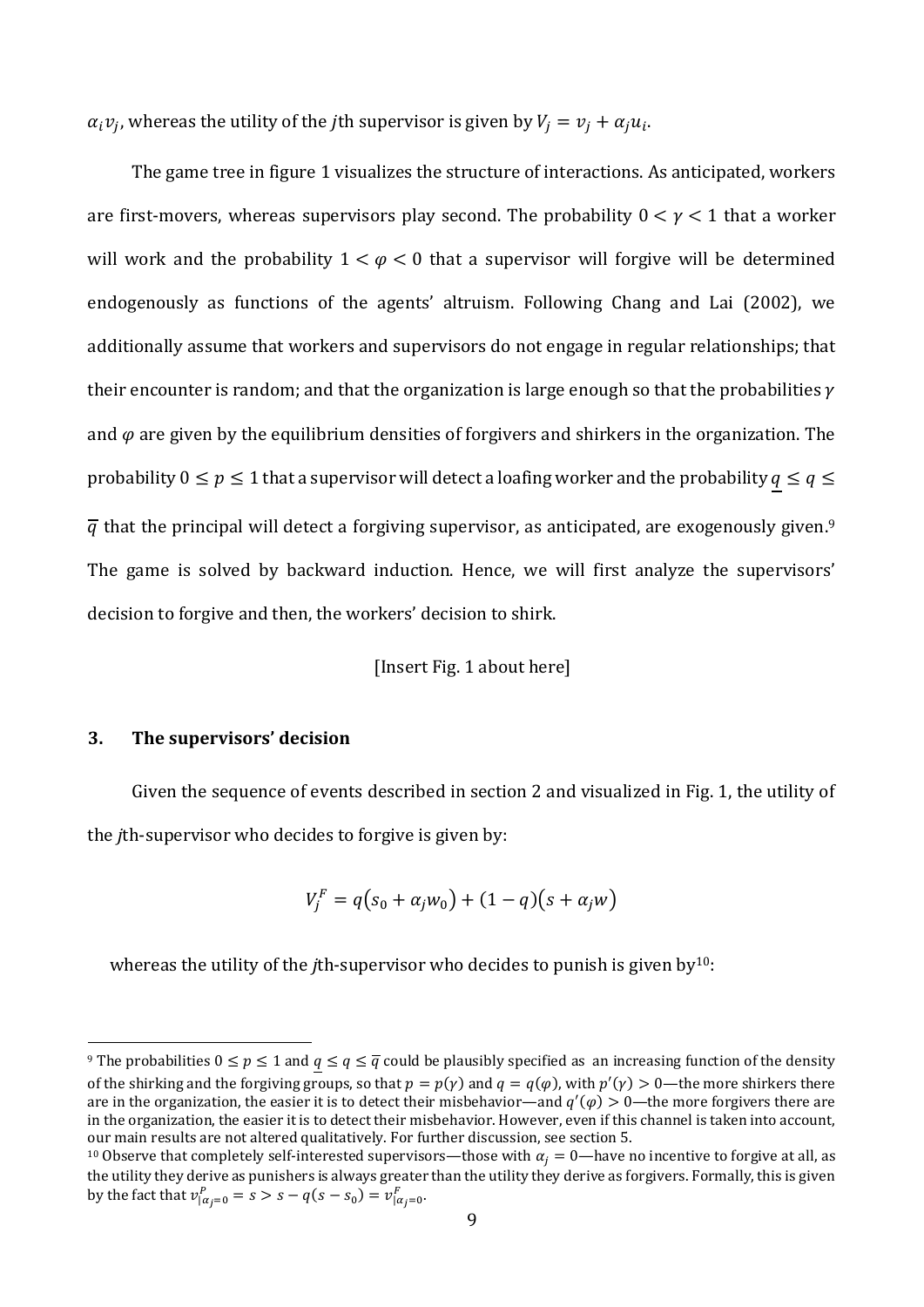$$
V_j^P = s + \alpha_j w_0
$$

To preliminary assess the effects of altruism on the supervisors' decision and thus, on firm performance, we put forward the following Proposition:

**Proposition 1—***The supervisors' altruism has a negative effect on their willingness to punish. Indeed, the more altruistic is the supervisor, the more inclined she will be to forgive caught shirkers. This mechanism is increasing in the workers' employment rent.*

Proof:  $\frac{\partial (V^F - V^P)}{\partial x}$  $\frac{(-\nu)}{\partial \alpha} = (1-q)(w-w_0) > 0$ 

The logic behind Proposition 1 is straightforward: as altruistic supervisors resent punishing shirkers, the greater the weight of other-regarding preferences in their utility function, the greater the psychological cost of dismissing a shirker. That this harm is increasing in the workers' cost of job loss is also intuitive: as the punishment of being unemployed increases with the employment rent that workers receive on the job, the greater the latter, the greater the altruism-derived disutility suffered by punishers.

The next task is to derive the equilibrium density of forgivers in the supervisors' group. To do so, we shall look for a value  $\tilde{\alpha}$  that makes the idiosyncratic supervisor with  $\alpha_j = \tilde{\alpha}$  just indifferent between forgiving and punishing, that is, for a value  $\tilde{\alpha}$  which satisfies  $V^F - V^P = 0$ , or, alternatively:

$$
q(s_0 + \tilde{\alpha}w_0) + (1 - q)(s + \tilde{\alpha}w) - (s + \tilde{\alpha}w_0) = 0
$$

Recalling that we have normalized  $w_0 = s_0 = 0$ , we can solve the above expression for  $\tilde{\alpha}$ and derive the threshold level in the supervisors' altruism, which, as we shall see, divides supervisors in forgivers and punishers, which is given by: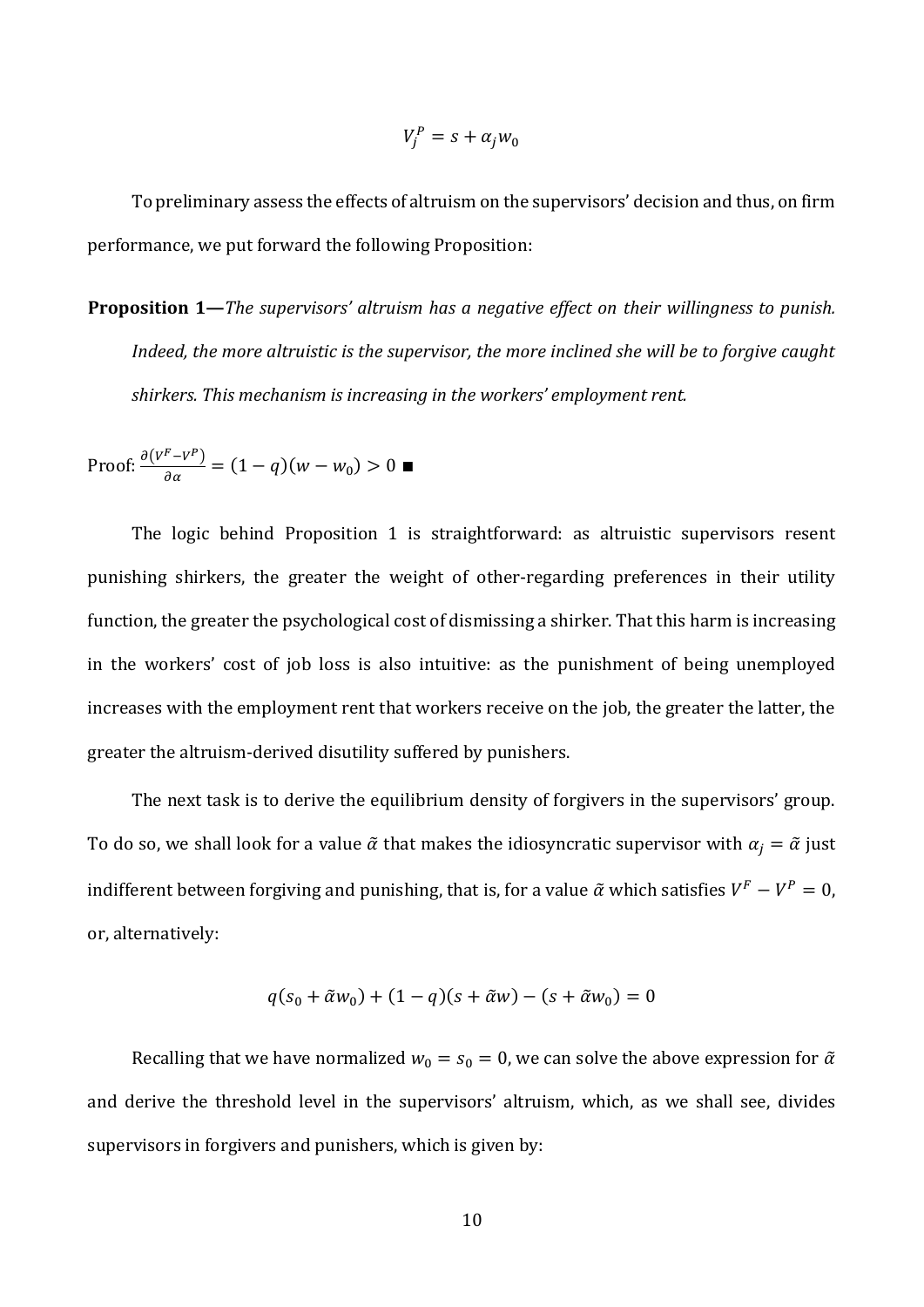$$
\tilde{\alpha} = \frac{qs}{(1-q)w} \tag{1}
$$

To ensure the existence of an interior solution, we impose the following restriction upon the set of parameters' value:

**Assumption 2**—*The principal's monitoring ability is not so high as to rule out the possibility of forgiving behaviors. Parametrically, this corresponds to*  $q \le e/(w + s) \equiv \overline{q}$ *, which ensures that*  $\tilde{\alpha}$  < 1*.* 

Given that all supervisors with  $0 < \alpha_j < \tilde{\alpha}$  will decide to punish, whereas all supervisors with  $\tilde{\alpha} < \alpha_i < 1$  will decide to forgive, forgiveness and altruism are closely related in this model. Hence, we can express the equilibrium density of the forgivers' group  $0 < \varphi < 1$  as a function of the threshold level derived in equation (1). Given the assumption that  $\alpha$  is uniformly distributed over (0,1), we have:

$$
\varphi = \int_{\tilde{\alpha}}^{1} g(\alpha) d\alpha = 1 - \tilde{\alpha}
$$
 (2)

Substituting equation (1) in relation (2), we derive the exact expression of the equilibrium density of the forgivers' group, which is given by:

$$
\varphi = \varphi(w, s, q) = \frac{(1 - q)w - qs}{(1 - q)w}
$$
\n(3)

From equation (3), it is straightforward to see that:

$$
\varphi_w > 0; \varphi_q < 0; \varphi_s < 0 \tag{4}
$$

Proof:  $\varphi_w = \frac{qs}{(1-q)w^2} > 0$ ;  $\varphi_q = -\frac{s}{(1-q)w^2}$  $\frac{s}{(1-q)^2 w} < 0; \varphi_s = -\frac{q}{(1-q)^2}$  $\frac{q}{(1-q)w}$  < 0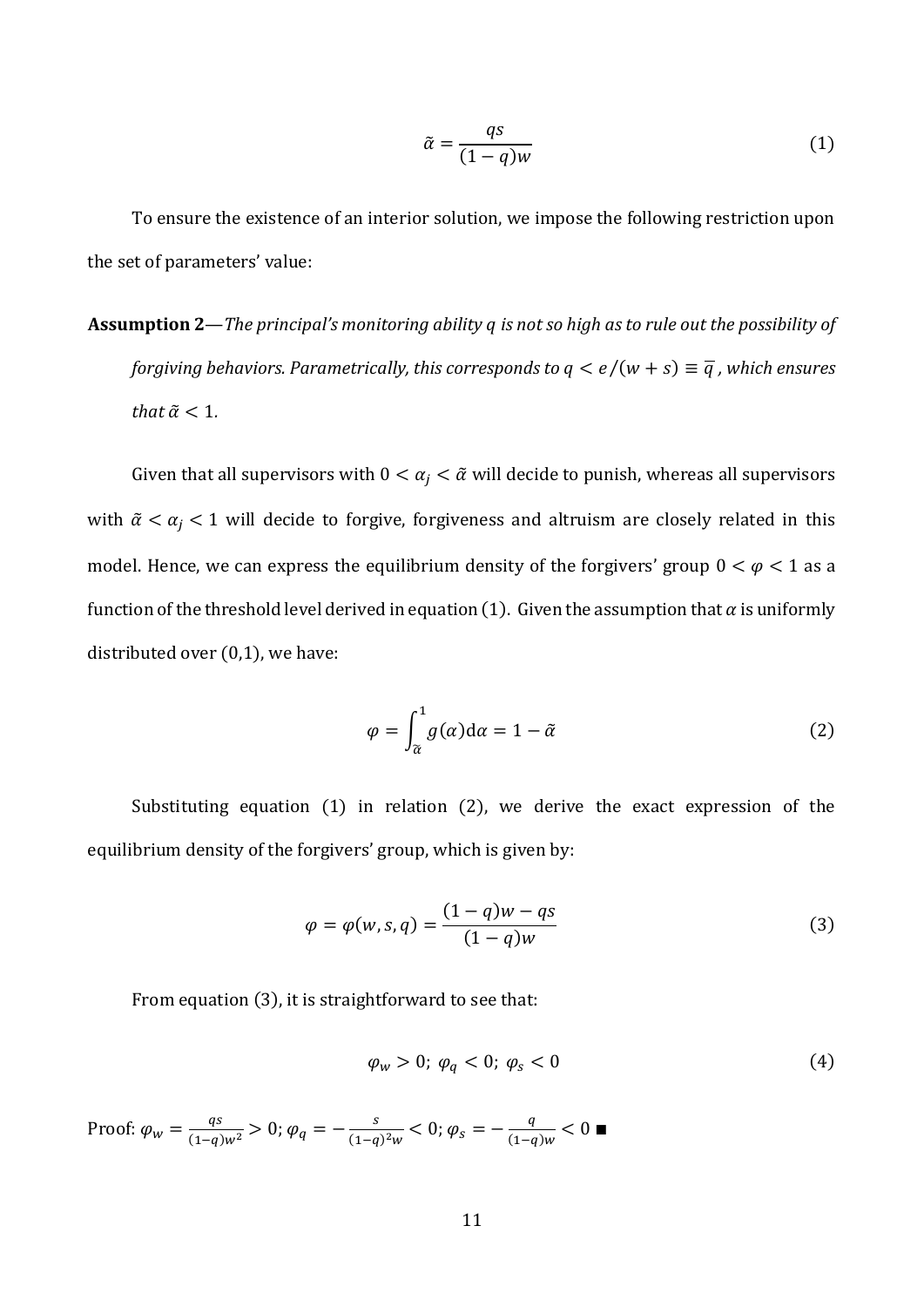where, as usual, subscripts denote partial derivatives. The first comparative statics ( $\varphi_w > 0$ ) predicts that, when workers earn high wages, the size of the forgivers' group will increase. As anticipated by Proposition 1, this occurs because the altruism-derived costs of punishing a shirker is positively correlated to the workers' wage, as the punishment that employees receive from being unemployed depends positively on their employment rent. Hence, the higher is the workers' wage, the less inclined supervisors will be to dismiss shirkers. With this, we have demonstrated the existence of what we call the "Samaritan effect". For a discussion of the implications of this effect for the shirking-type efficiency-wage theories, see Proposition 4 below.

The second comparative statics ( $\varphi_a < 0$ ) predicts that when the principal is successful in detecting the supervisors' misbehavior, less supervisors will be inclined to put their job in jeopardy by forgiving a loafing worker. By the same logic, the better the supervisors are paid, the less inclined they will be to fail their organizational duties and run the risk of being fired. Hence, the higher the supervisory compensation, the smaller the size of the forgivers' group  $(\varphi_{s} < 0)$ . The upshot is twofold. First, altruistic supervisors will demand higher wages to compensate the psychological disutility of behaving as the "big bad wolf" who command over the labor process.<sup>11</sup> Second, imposing an efficiency-wage program on supervisors acts as an effective incentive to prevent forgiveness in organizations and, as we shall see, boost the workers' effort.

With this, we have completed the analysis of the supervisors' decision. The next task is to

<sup>&</sup>lt;sup>11</sup> Indeed, by solving the payoff difference  $V_j^F-V_j^P=0$  for the supervisors' compensation *s*, it is straightforward to see that the pay level  $\bar{s}_j \equiv s_0 + (1-q)\alpha_j(w-w_0)/q$  that would make the *j*th-supervisor just indifferent between forgiving and punishing is increasing in her level of altruism  $\alpha_j$ , as  $\partial s_j/\partial \alpha_j > 0$ . More specifically, the second term on the l.h.s. of the above equality can be referred to as the premium that an altruistic supervisor would demand to compensate the psychological disutility of punishing shirkers if she were to negotiate her wage with her employer. Quite reasonably, however, wage bargaining occurs at the group level—see section 6. Hence, it could be impossible for the firm to find a compensation rate that induces all supervisors to punish and thus fulfil their organizational duties.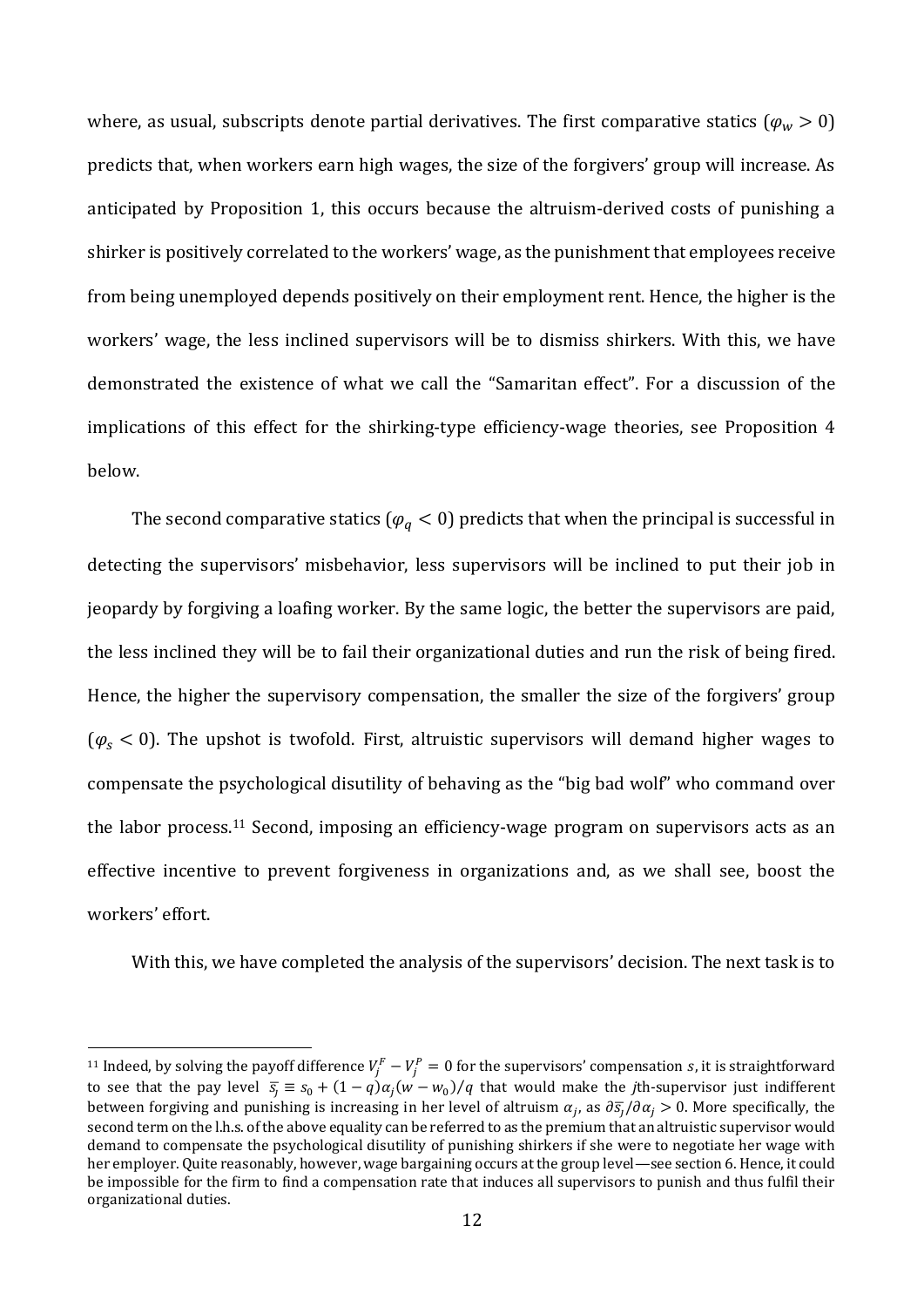inquire into that of workers and derive suggestions for the shirking-type efficiency wage theories.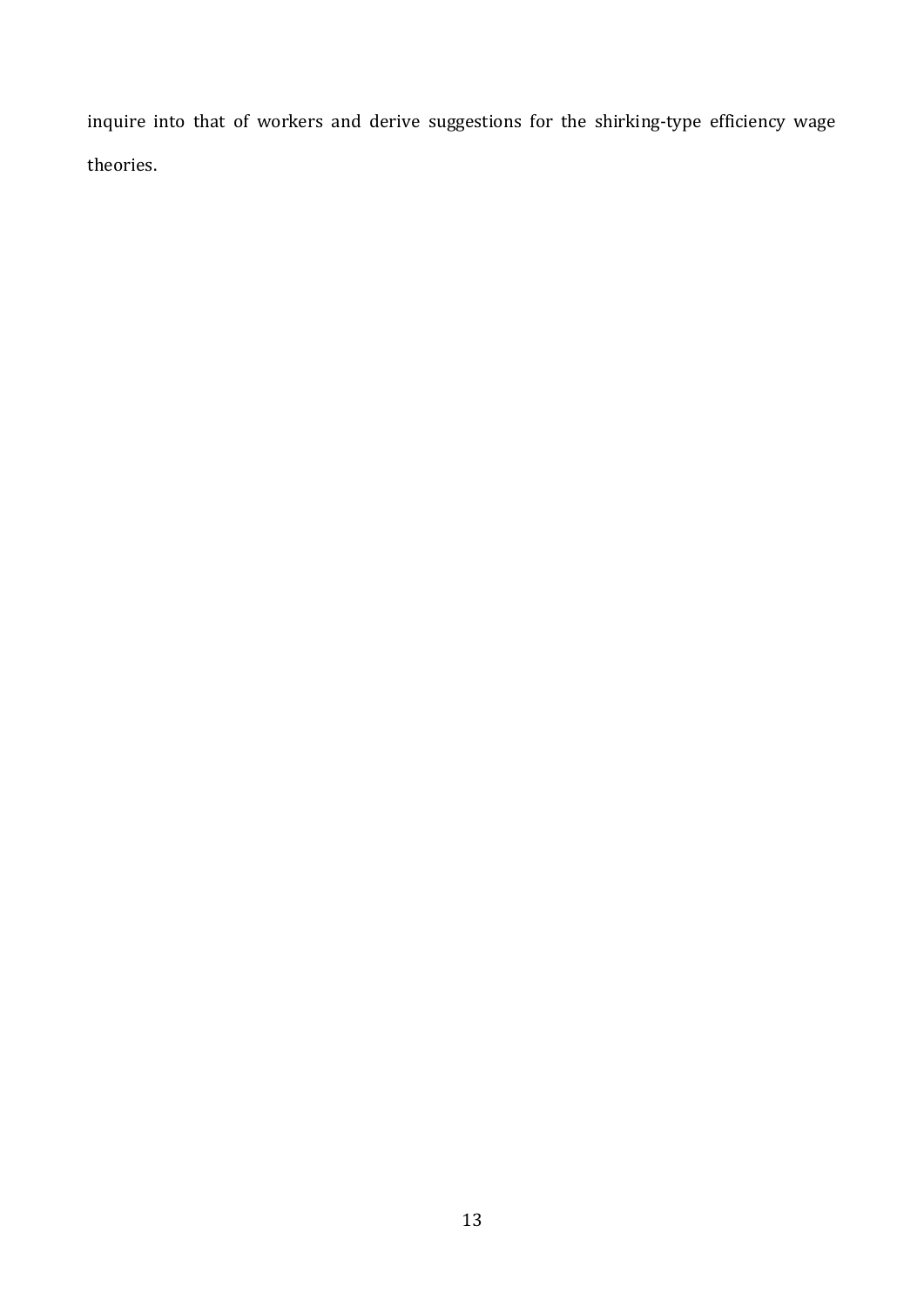#### **4. The workers' decision**

Given the sequence of events described in section 2 and visualized in Fig. 1, the utility of the *i*th-worker who decides to work is given by:

$$
U_i^W = w - e + \alpha_i s
$$

whereas the utility of the *i*th-worker who decides to shirk is given by:

$$
U_i^S = p\{\varphi[(1-q)(w+\alpha_i s) + q(w_0 + \alpha_i s_0)] + (1-\varphi)(w_0 + \alpha_i s)\} + (1-p)(w+\alpha_i s)
$$

To preliminarily assess how altruism affects the workers' decision, we have to distinguish between the effects of the supervisors' other-regarding preferences and those related to the workers' concerns for their supervisors. Hence, we put forward the following Proposition:

# **Proposition 2—***The supervisors' altruism has a negative effect on labor effort. This negative effect, however, is mitigated by the workers' altruism.*

Proof: That the supervisors' altruism has a negative effect on labor effort can be seen from the fact that  $\frac{\partial (U^{W}-U^{S})}{\partial \varphi}=q\alpha(s-s_0)-(1-q)(w-w_0)<0$ . To see that  $\frac{\partial (U^{W}-U^{S})}{\partial \varphi}<0$ , recall that we have assumed that  $w_0 = s_0 = 0$ . Hence, we can simplify the above expression as  $\frac{\partial (U^W - U^S)}{\partial \varphi} =$  $q(w + \alpha s) - w$ , from which we see that a necessary condition for  $\frac{\partial (U^W - U^S)}{\partial \varphi} < 0$  is that  $q(w + \alpha s) - w < 0$ , or, alternatively, that  $q < \frac{w}{w + \alpha}$  $\frac{w}{w + \alpha_i s}$ . From Assumption 1, we already know that  $q < \frac{e}{\cdots}$  $\frac{e}{w+s}$ . Hence, a sufficient condition for  $\frac{\partial (U^W - U^S)}{\partial \varphi} < 0$  is that  $\frac{w}{w+\alpha_i s} > \frac{e}{w+s}$  $\frac{e}{w+s}$ , which is always satisfied as  $0 < \alpha_i < 1$  and  $w \ge e$  according to Assumption 1. In addition, we have that  $\partial(U^W-U^S)$  $\frac{-b}{\partial a} = \varphi qs > 0$ , which indicates that the workers' altruism has a positive effect on labor effort ∎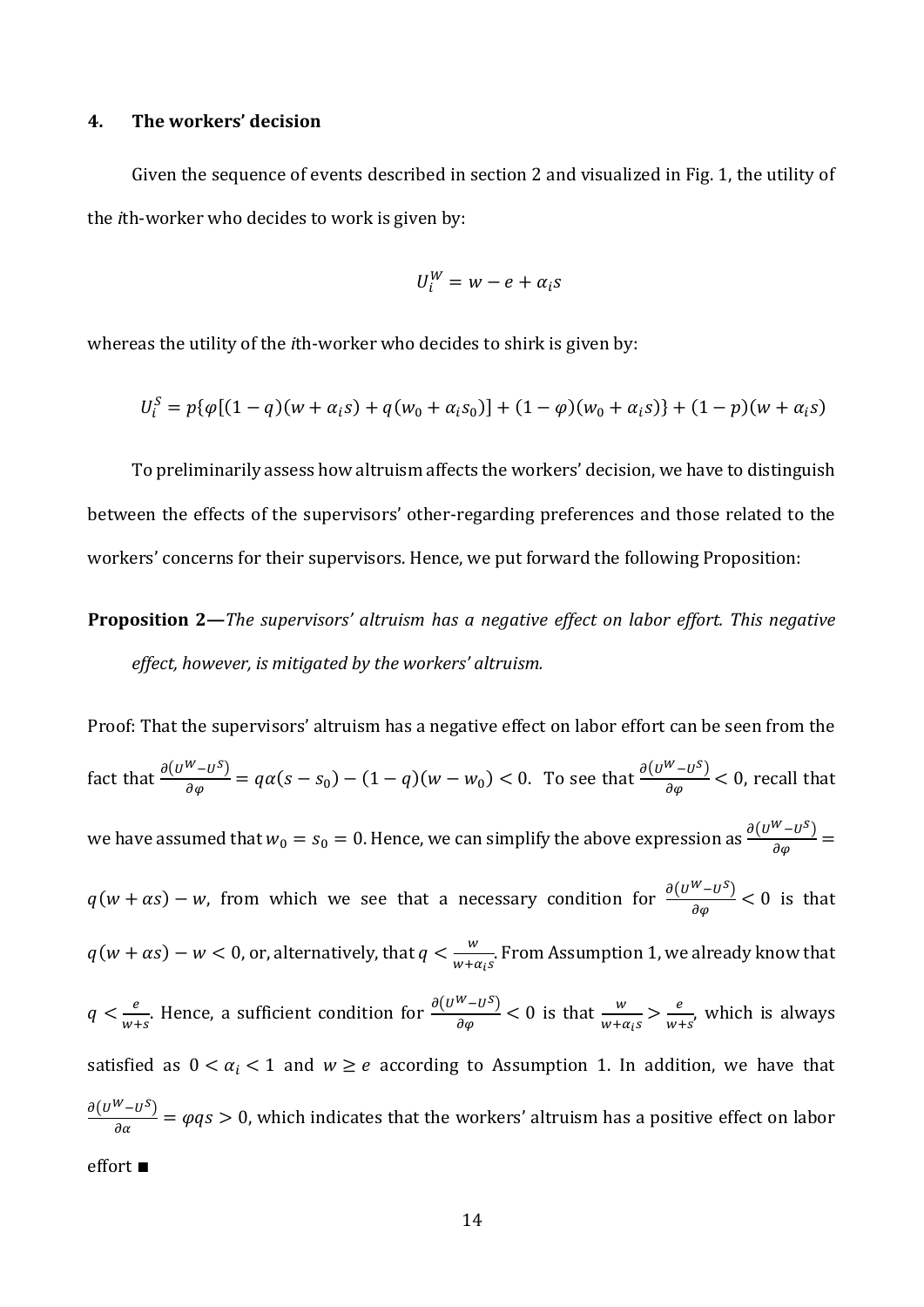Commenting the results from Proposition 2 is straightforward: when workers anticipate the possibility of being forgiven by a merciful supervisor, they have an incentive to leverage on her "soft heartedness" and save their cost of effort; by doing so, however, they expose the forgiving overseers to the risk of being fired by the principal. This is captured by the fact that when the supervisor forgives but the principal detects this act of mercy—which happens with probability  $\varphi q$ —the *i*th-shirker incurs an altruism-derived cost of  $-\alpha_i s$ . To avoid such cost, workers may thus decide not to shirk.

The next task is to derive the equilibrium density of hard workers in the organization. As before, we shall look for a value  $\hat{\alpha}$  which makes the idiosyncratic worker with  $\alpha_i = \hat{\alpha}$  just indifferent between working and shirking, that is, for a value  $\hat{\alpha}$  which satisfies  $U^W - W^S = 0$ , or, alternatively:

$$
w - e + \hat{\alpha}s - (p\{\varphi[(1-q)(w+\hat{\alpha}s) + q(w_0 + \hat{\alpha}s_0)] + (1-\varphi)(w_0 + \hat{\alpha}s)\} + (1-p)(w+\hat{\alpha}s))
$$
  
= 
$$
(w - w_0)[1 - \varphi(1-q)] + \hat{\alpha}(s - s_0)\varphi q - \frac{e}{p} = 0
$$
 (5)

From the payoff difference reported in equation (5), it is interesting to note that workers cannot develop sympathetic feelings towards their supervisors unless the latter show some concerns for their well-being. Formally, this is given by the fact that, when  $\varphi = 0$ , the effects of the workers' altruism disappear. This suggests that altruism in hierarchies may only flourish as a top-down process: when supervisors show concerns for the subordinates' well-being, workers may reciprocate and sympathetically avoid exposing their supervisors' to the risk of being fired as a consequence of their misbehavior. Conversely, when supervisors are selfinterested, the effect of altruism in the organization disappear, and the framework is identical to a standard shirking model where there exists an efficiency wage level—or monitoring intensity, as shown by Georgiadis (2012)—that induces all workers to provide effort.

Returning to the derivation of the equilibrium density of hard-workers—recall that we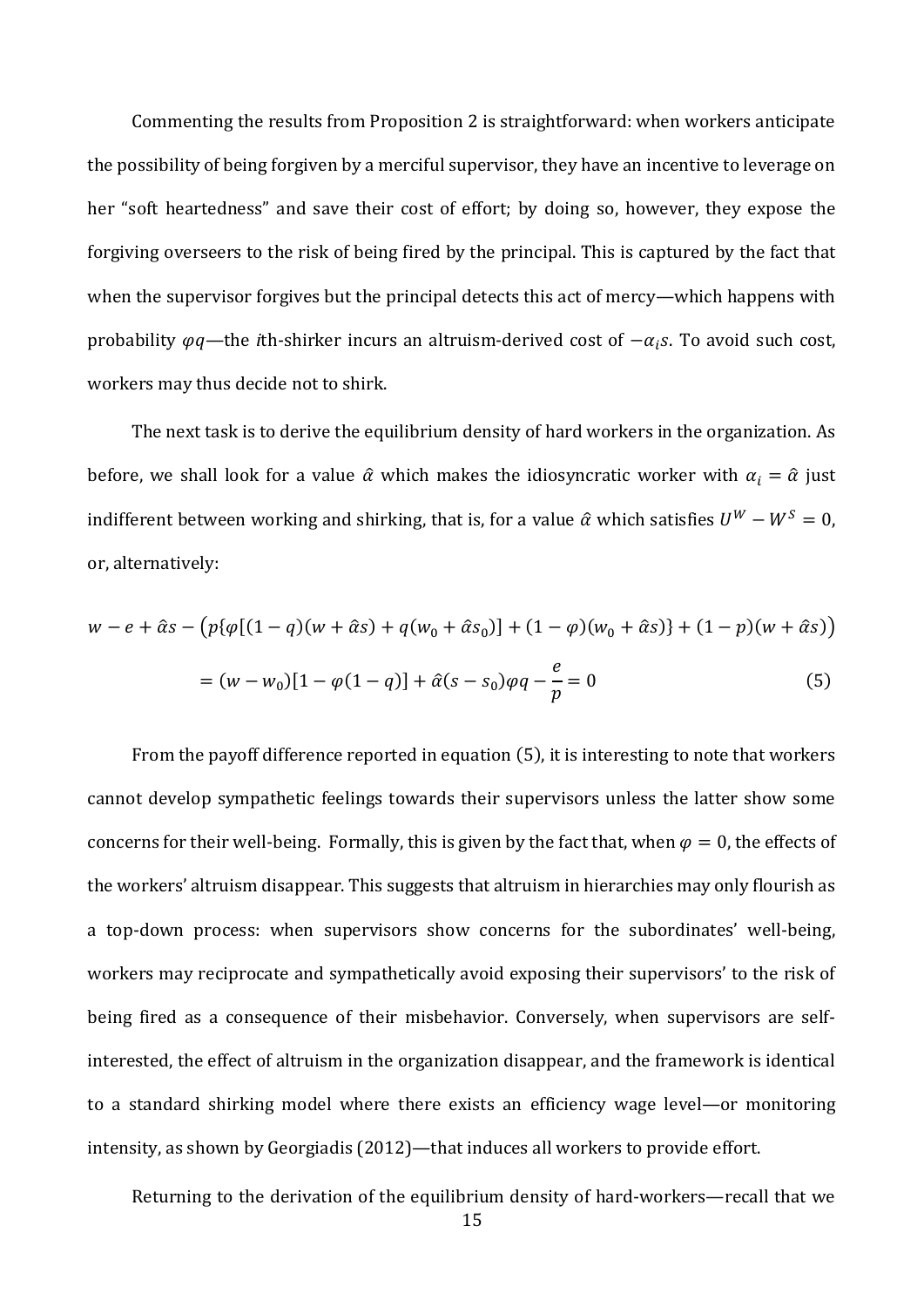have normalized  $w_0 = s_0 = 0$ —we can solve the expression in equation (5) for  $\hat{\alpha}$  and derive the threshold level in the workers' altruism which, as we shall see, separates hard-workers from shirkers, which is given by:

$$
\hat{\alpha} = \frac{e - w[1 - \varphi(1 - q)]}{p\varphi qs} \tag{6}
$$

To ensure the existence of an interior solution, we impose the following restriction upon the set of parameters' value:

**Assumption 3**—*The principal's monitoring ability is not so low as to rule out the possibility of hard working. Parametrically, this corresponds to*  $q > e/[w + s(1 + p\varphi)] \equiv q$ *, which* ensures that  $\hat{\alpha} < 1.12$ 

Proof: To verify that  $0 < \hat{\alpha} < 1$  consider the following: (i) a necessary condition for  $\hat{\alpha} > 0$  is that  $e > w[1 - \varphi(1 - q)]$ . Inserting equation (3) in equation (6), it is straightforward to see that  $w[1 - \varphi(1 - q)] = q(w + s)$ , so that  $\hat{\alpha} > 0$  if  $e > q(w + s)$ , which is always satisfied according to Assumption 2; (ii) a necessary condition for  $\hat{\alpha} < 1$  is that  $p\varphi qs > e$  $w[1 - \varphi(1 - q)]$ . Rearranging, we see that  $\hat{\alpha} < 1$  if  $q[w + s(1 + p\varphi)] - e > 0$ , or, alternatively, if  $q > e/[w + s(1 + p\varphi)]$  ■

Making use of the equilibrium density the forgivers derived in equation (3), we can simplify the expression in equation (6) as:

<sup>&</sup>lt;sup>12</sup> Inserting the equilibrium density of forgivers  $\varphi = \varphi(w, s, q)$  derived in equation (3) in the threshold q and rearranging, we see that the exact condition for  $\hat{\alpha} < 1$  is given by  $\left[ (1 + p)s + w + \frac{ps^2}{w} \right]$  $\int_{w}^{\infty} q^2 - [(1+p)s + w + e]q +$  $e < 0$ . Hence, the exact expression of the threshold level of q that satisfies Assumption 3 is given by  $q \equiv$  $w[(1+p)s+w+e]+w\{[(1+p)s+w+e]^2-4\left[(1+p)s+w+\frac{ps^2}{2}\right]$  $\int_{w}^{\frac{3s^{2}}{2}} e^{3} \Big|^{1/2} / 2(ps+w)(s+w).$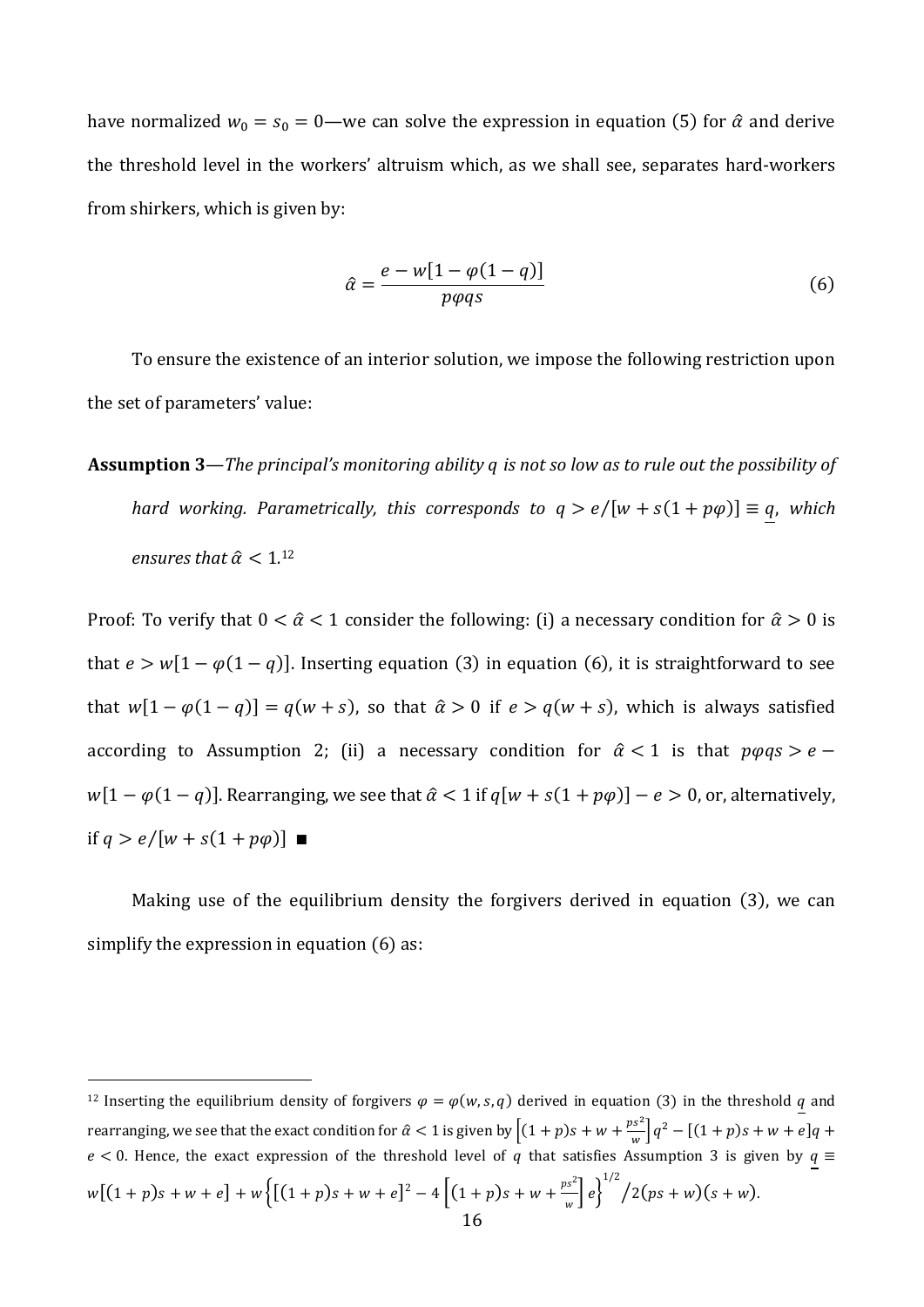$$
\hat{\alpha} = \frac{1}{\varphi} \left[ \frac{e - q(w + s)}{pqs} \right] \tag{6'}
$$

The workers' decision to provide effort is closely related to their degree of altruism, as all workers with  $0 < \alpha_i < \hat{\alpha}$  will decide to shirk, whereas all workers with  $\tilde{\alpha} < \alpha_i < 1$  will decide to work. Hence, we can express the equilibrium density of the hard-working group  $0 < y < 1$ as a function of the threshold level derived in equation (6). Given the assumption that  $\alpha$  is uniformly distributed over (0,1), we have that:

$$
\gamma = \int_{\hat{\alpha}}^1 g(\alpha) d\alpha = 1 - \hat{\alpha} \tag{7}
$$

Substituting equation (6′) in relation (7) we derive the exact expression of the equilibrium density of the forgivers' group, which is given by:

$$
\gamma = \gamma(w, s, p, q, e) = 1 - \frac{1}{\varphi} \left[ \frac{e - q(w + s)}{pqs} \right]
$$
\n(8)

Recalling that supervisors are "unproductive" in our model—and so are shirkers, of course—the equilibrium share of hard-workers  $y(w, s, p, q, e)$  can be treated as an index of firm performance. Hence, it is straightforward to conclude that altruism and productivity are strictly related in our model, as sufficiently altruistic workers will work, whereas sufficiently selfish workers will shirk. With this fact in mind, we can formulate the following Proposition:

**Proposition 3—***Reciprocal altruism has a positive effect on labor effort. Indeed, the density of the hard-working group increases with the share of forgivers that, in turn, is closely related to the supervisors' altruism.* 

Proof:  $\gamma_{\varphi} = \frac{1}{\varphi}$  $\frac{1}{\varphi^2} \left[ \frac{e - q(w+s)}{pqs} \right] > 0$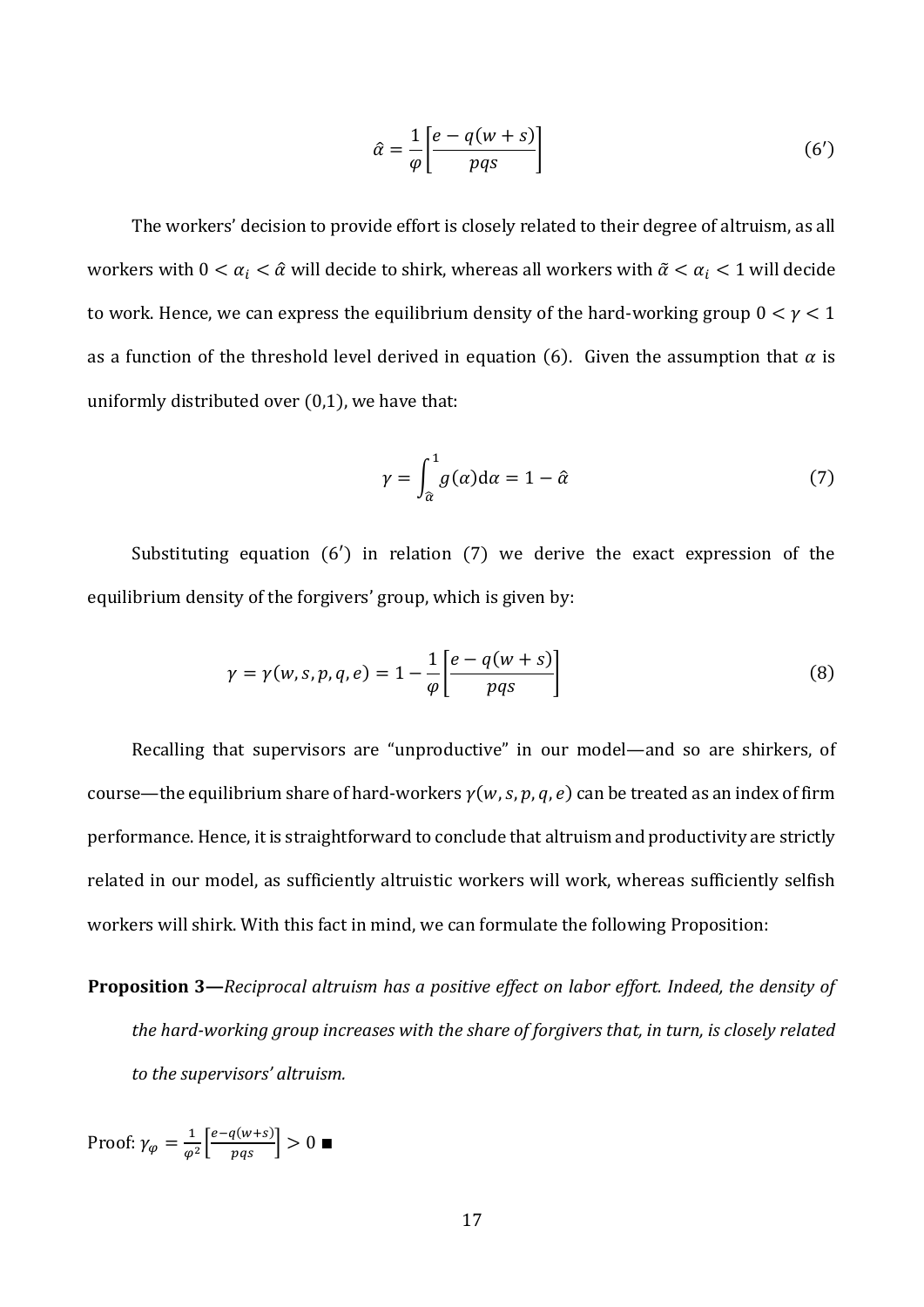The mechanism behind the result in Proposition 3 is closely related to the second effect analyzed in Proposition 2: as altruistic workers resent exposing a merciful supervisor to the risk of being fired by the principal, the higher is the probability of being forgiven—and thus, the greater the size of the forgivers' group—the less workers will be inclined to shirk.

As the equilibrium share of forgivers in the supervisors' group  $\varphi(w, s, q)$  is a function of  $w$ , s and  $q$ , we can further disentangle the above mechanism by analysing how the remaining parameters of the model affect the equilibrium density of hard-workers. Making use of the comparative statics reported in (4), in fact, we can observe that:

$$
\gamma_e < 0; \ \gamma_p > 0; \ \gamma_q > 0; \ \gamma_s > 0; \ \gamma_w \frac{1}{\zeta} 0 \tag{9}
$$

Proof: Differentiating  $\gamma(e, p, s, q, w)$  w.r.t. e, p, s, q and w, we see that:  $\gamma_e = -\frac{1}{n\omega_e}$  $\frac{1}{p \varphi q s}$  < 0;  $\gamma_p$  =  $e-q(w+s)$  $\frac{q(w+s)}{p^2 \varphi q s} > 0$ , as we know from Assumption 2 that  $e - q(w+s) > 0$ ;  $\gamma_q = \frac{e}{p \varphi q s}$  $\frac{\epsilon}{p\varphi q^2s}$  – 1  $\frac{1}{\varphi_q}\Big[\frac{e-q(w+s)}{pqs}\Big]>0$ , as we already know that  $\varphi_q < 0$ ;  $\gamma_s = \frac{e-qw}{p\varphi qs^2}$  $\frac{e-qw}{p\varphi qs^2} - \frac{1}{\varphi}$  $\frac{1}{\varphi_s} \left[ \frac{e - q(w+s)}{pqs} \right] > 0$  as we already know that  $\varphi_s$  < 0 and, from Assumption 2, that  $e - q(w + s) > 0$ , which clearly indicates that  $e - qw > 0$  as well;  $\gamma_w = \frac{1}{nw}$  $\frac{1}{p\varphi s} - \frac{1}{\varphi_0}$  $\frac{1}{\varphi_w} \left[ \frac{e - q(w+s)}{pqs} \right] \ge$  $\frac{1}{\epsilon}$ 0, as we already know that  $\varphi_w > 0$ 

The first  $(\gamma_e < 0)$ , second  $(\gamma_p > 0)$  and third  $(\gamma_q > 0)$  comparative statics are intuitive: when the cost of effort is high, workers will be more inclined to shirk; when the probability of being caught shirking is high—either by a supervisor or by the principal—workers will be more inclined to work. More interesting are the fourth ( $\gamma_s > 0$ ) and fifth ( $\gamma_w \geq$  $\leq$  0) of our results.

The fourth  $(y_s > 0)$  predicts that when the supervisory compensation is high, workers will be more inclined to put forward their labor effort. This mechanisms results from the combination of two different but complementary effects. First, as anticipated by Propositions 2 and 3, altruistic workers who contemplate the possibility of shirking will feel uncomfortable in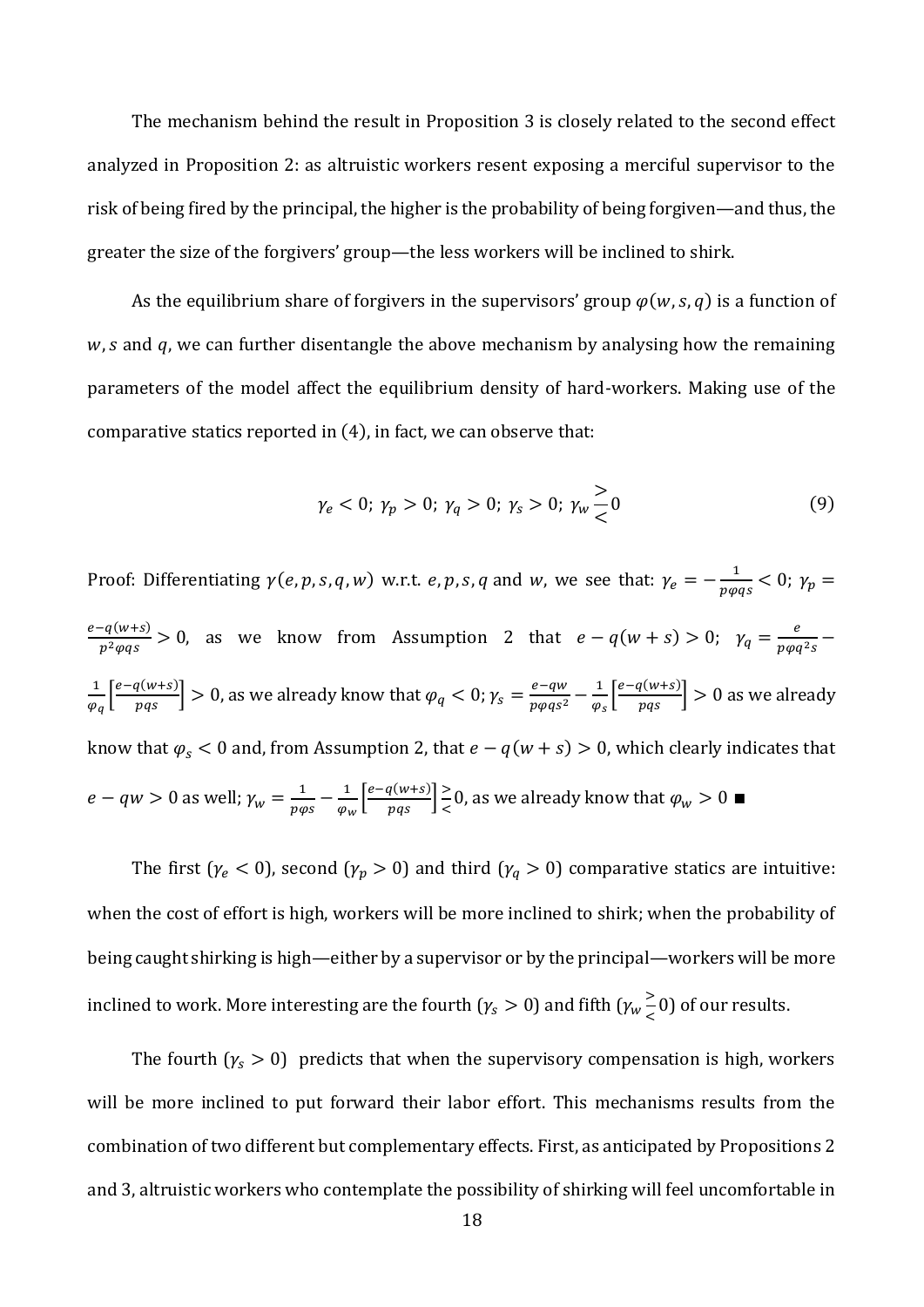exposing their supervisors to the risk of being fired for having forgiven their misbehavior. As the punishment that supervisor suffer from being unemployed is increasing in their wage, raising the supervisory compensation will leverage on the workers' altruism and thus increase their labor effort. This mechanism is complemented by the fact that the better supervisors are paid, the less inclined they will be to put their occupation at risk—see the third comparative statics in (4);  $\varphi_s$  < 0. Hence, a change in the supervisors' compensation will induce both workers and supervisors to modify their behavior.<sup>13</sup>

The last comparative statics  $(\gamma_w \geq$  $\leq$  0) predicts that the effect of raising the wage on labor effort is ambiguous, contrarily to what is usually suggested by efficiency wage theories—see, e.g., Shapiro and Stiglitz (1984)—but in line with the results of Chang and Lai (2002). As before, the mechanism results from the combination of two different but, at this time, diverging effects. The first is the usual "disciplining" effect postulated by the shirking-type efficiency wage theories and predicts that the higher is the wage, the higher is the punishment from being unemployed and thus, the higher is the workers' effort. The second and more novel is what we call the "Samaritan effect", which predicts that when workers earn high wages, supervisors will be less prone to dismiss shirkers—see the first comparative statics in (4);  $\varphi_w > 0$ . Anticipating this, workers may take advantage of their supervisor's altruism and decide to save their cost of effort, as anticipated in the first part of Proposition 2. Hence, as for the supervisory wage, a change in the workers' compensation will induce both workers and supervisors to modify their behavior.<sup>14</sup> To summarize this result and highlight its implications for the shirking-type

<sup>&</sup>lt;sup>13</sup> The change in the workers' behavior is captured by the term  $e-qw/pqqs^2$  in the expression of  $\gamma_s$ ; the change in the supervisors' behavior is captured by the term  $-1/\varphi_s$  [ $e-q(w+s)/pqs$ ] in the expression of  $\gamma_s$ , as can be seen from the fact that  $\varphi_s$  indicates a change in the equilibrium density of forgivers due to a variation in the supervisory wage.

<sup>&</sup>lt;sup>14</sup> The change in the workers' behavior is captured by the term  $1/p\varphi s$  in the expression of  $\gamma_w$ ; the change in the supervisors' behavior is captured by the term  $-1/\varphi_w$  [e  $-q(w+s)/pqs$ ] in the expression of  $\gamma_s$ , as can be seen from the fact that  $\varphi_w$  indicates a change in the equilibrium density of forgivers due to a variation in the workers' wage.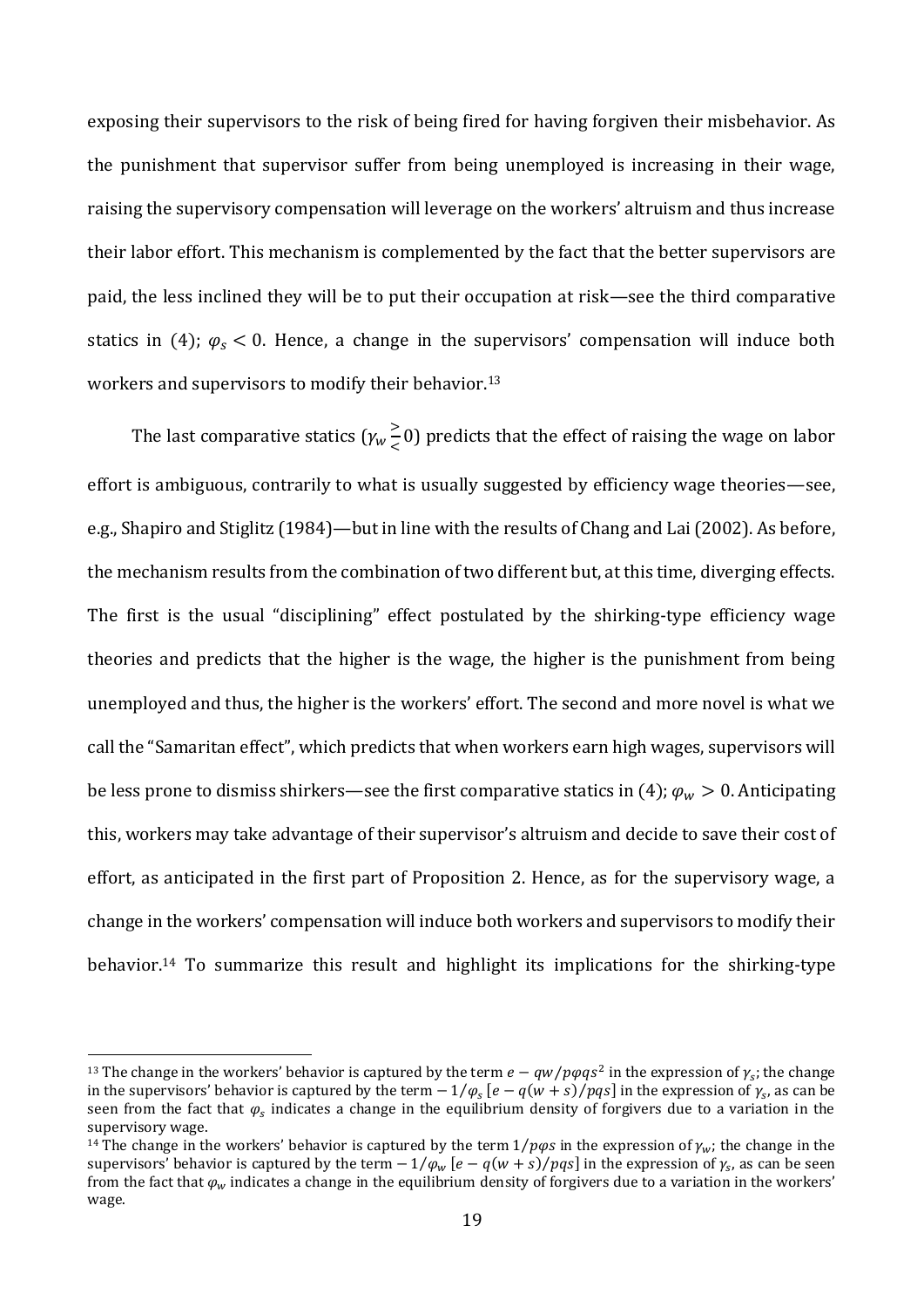efficiency wage theory, we formulate the following Proposition:

**Proposition 4**—*When supervisors have other-regarding preferences, increasing the wage rate has an ambiguous effect on labor effort. In particular, when the Samaritan effect outweighs the disciplining effect, intensifying the wage incentive decreases the size of the har-working group in the organization.* 

The result put forward in Proposition 4 is similar to that advanced in Chang and Lai (2002), as they also highlight a mechanism that jeopardizes the high-wage program imposed on workers. The avenue through which they get at this conclusion, however, is quite different from ours. While they find that increasing the wage allows caught shirkers to increase the bribery amount through which they corrupt their supervisors, in our framework, the jeopardizing effect stems from the supervisors' altruism. Of course, the two explanations are not mutually excluding. Hence, we cannot but follow their remark on the importance of promoting a "work norm" in the labor community to prevent shirking in the first place—for a discussion of such norms, see Akerlof (1980). In addition, as we find that raising the supervisory compensation has an unambiguously positive effect on labor effort, we find that imposing a high-wage program on altruistic supervisors can be used as an effective tool to promote labor effort.

# **5. The firm's maximization**

In this section, we examine the implications of the analysis developed in the above for the firm's optimal decision making. Let  $n$ ,  $m$  and  $f$  denote the number of employees, the number of supervisors and the production function, respectively. Under the assumption we use here that supervisors are "unproductive", the firm's effective workforce (indicated as  $x$ ) is given by the share of employees who decide to provide effort, so that  $x = \gamma n$ —for the equilibrium share of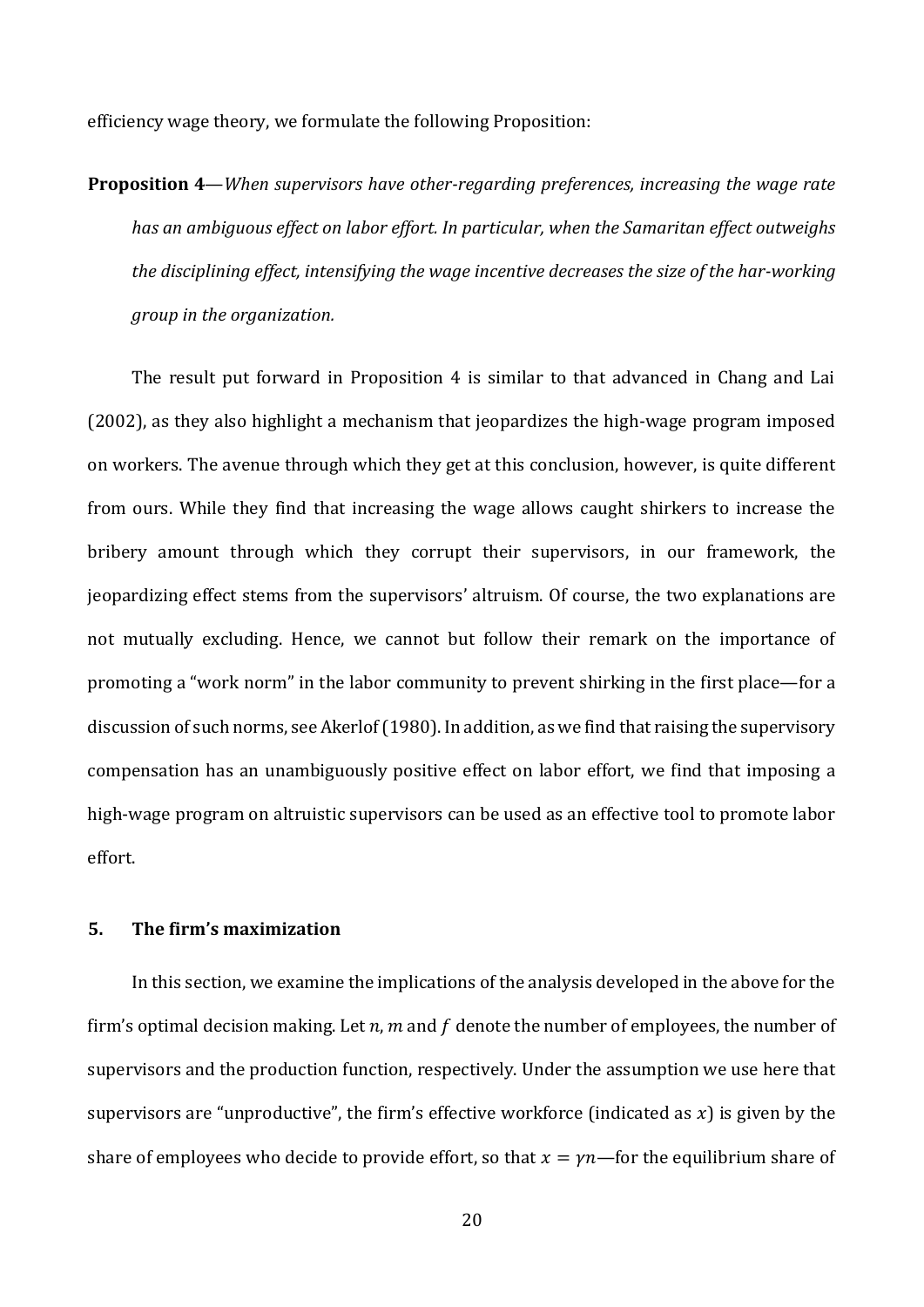hard-workers  $\gamma = \gamma(w, s, p, q, e)$  see equation (8). Following standard conventions, we assume that  $f_x > 0$  and  $f_{xx} < 0$ —i.e., the production function is increasing and concave in the firm's effective workforce.

We assume that the organization maximizes its profit  $\pi$  by selecting the optimal numbers of employees and supervisors and the optimal pay levels subject to the effort function defined by equation (8). In doing so, it chooses a ratio  $0 < m/n < 1$  that captures what Gordon (1994) defines the "intensity of supervision" and what Williamson (1976: 127) calls the supervisors' "span of control (the number of employees a supervisor can handle effectively)". To study this, we need to specify the supervisor's monitoring ability p as a function of  $n$  and  $m$ , that is, we need to formalize a relationship  $p = p(n, m)$  that endogenizes the monitoring probability. To keep things simple, we follow Georgiadis (2012) and assume that  $p(n, m)$  takes the specific functional form:

$$
p(n,m) = \frac{m}{n} \tag{10}
$$

In words, this amounts to assuming that the supervisors' monitoring ability is proportional to the "intensity of supervision" and hence, that it depends positively on the number of supervisors m and negatively on the number of workers  $n^{15}$  One may think to  $p(n, m)$  as measuring the probability that a supervisors will be interacting with a worker per unit of time, regardless of whether the latter is working or shirking. In this specification, when  $m = n$ , each worker would be constantly overseed by a single supervisor.

Putting together equation (9) and the fact that  $\gamma_p > 0$ —see equation (8) and the discussion therein—it is straightforward to see that:

<sup>15</sup> Of course, idiosyncrasies in the production process such as the kind of knowledge that workers put to use and the spatial configuration of the organization have a key role in affecting the supervisors' monitoring ability. In the same vein, advancements in monitoring technologies or in the supervisors' human capital may significantly ease the overseeing procedure. Even if these channels are taken into account, however, our results would not be altered qualitatively.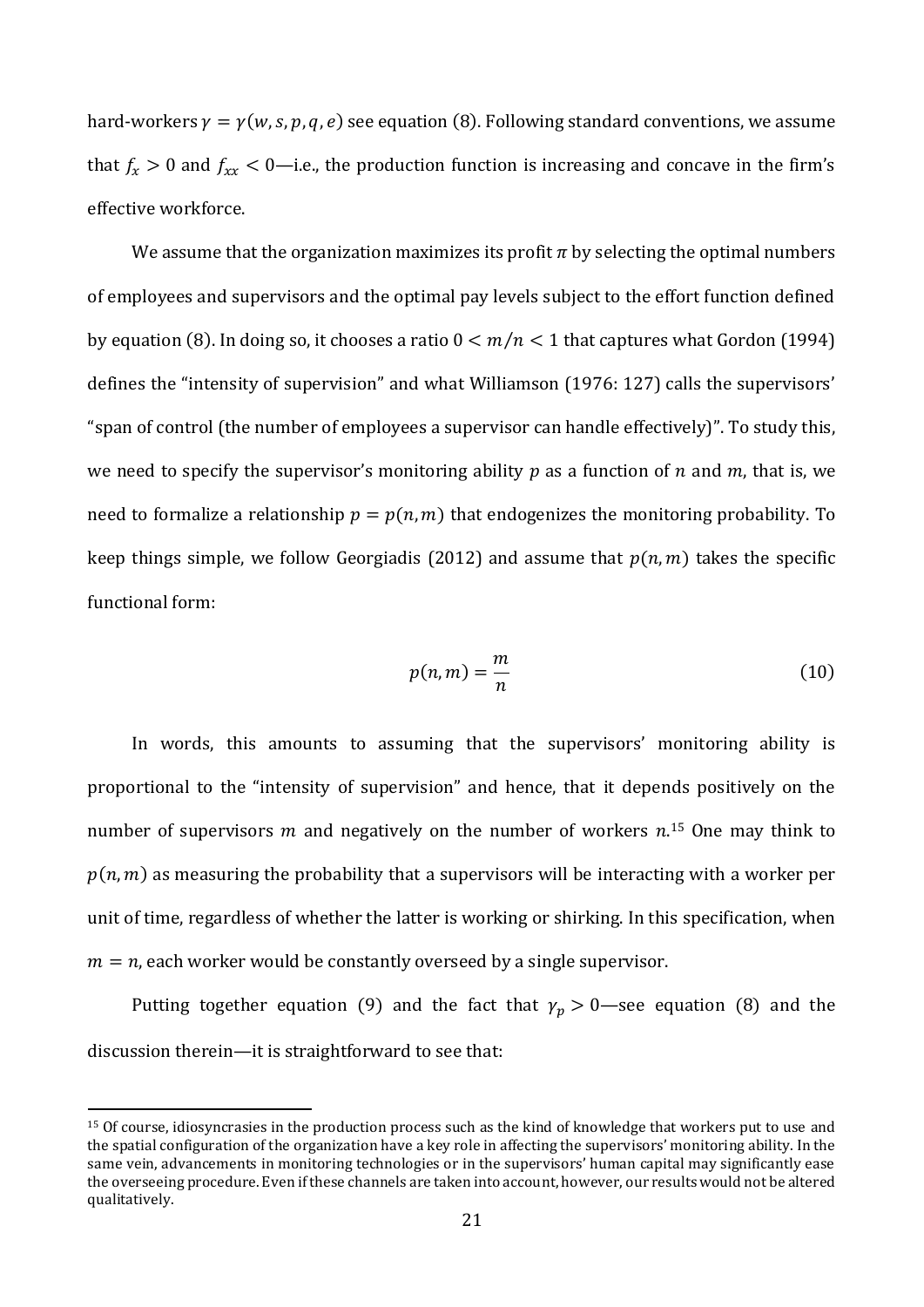$$
\gamma_n < 0; \ \gamma_m > 0 \tag{11}
$$

Proof: Inserting equation (10) in equation (8), we can rewrite the equilibrium density of hardworkers as  $\gamma = \gamma(e, n, m, s, q, w) = 1 - \frac{n}{a}$  $\frac{n}{\varphi} \left[ \frac{e - q(w+s)}{mqs} \right]$ , where  $\gamma_n = -\frac{1}{\varphi}$  $\frac{1}{\varphi} \left[ \frac{e - q(w+s)}{mqs} \right] < 0$  and  $\gamma_m =$  $\boldsymbol{n}$  $\frac{n}{\varphi} \left[ \frac{e - q(w+s)}{m^2qs} \right] > 0$ 

Intuitively, as we have specified the supervisors' monitoring ability as a function of their numerosity, an increase in the intensity of supervision will increase the equilibrium density of hard workers, as the probability of being caught shirking in increasing in  $m$  and decreasing in  $n.$  With these facts in mind, we can write the firm's problem as:

$$
\max_{n,m,w,s} \pi = f(x) - wn - sm
$$

s. t. 
$$
\gamma = \gamma(e, n, m, s, q, w)
$$
 and  $m < n$ 

Where the second constraint on the supervisors/workers ratio ensures that  $p(n, m) < 1$ . Given the assumption that supervisors are "unproductive", in fact, it would be irrational for the organization to hire more supervisors then workers, as the former contribution to organizational performance is limited to their function, so to speak, of "effort-extraction". From the first order conditions we see that:

$$
\pi_n = f_x(n\gamma_n + \gamma) - w = 0 \tag{12}
$$

$$
\pi_w = f_x n \gamma_w - n = 0 \tag{13}
$$

$$
\pi_m = f_x n \gamma_m - s = 0 \tag{14}
$$

$$
\pi_s = f_x n \gamma_s - m = 0 \tag{15}
$$

We suppose that the second-order conditions are satisfied. From equations (8) and (10),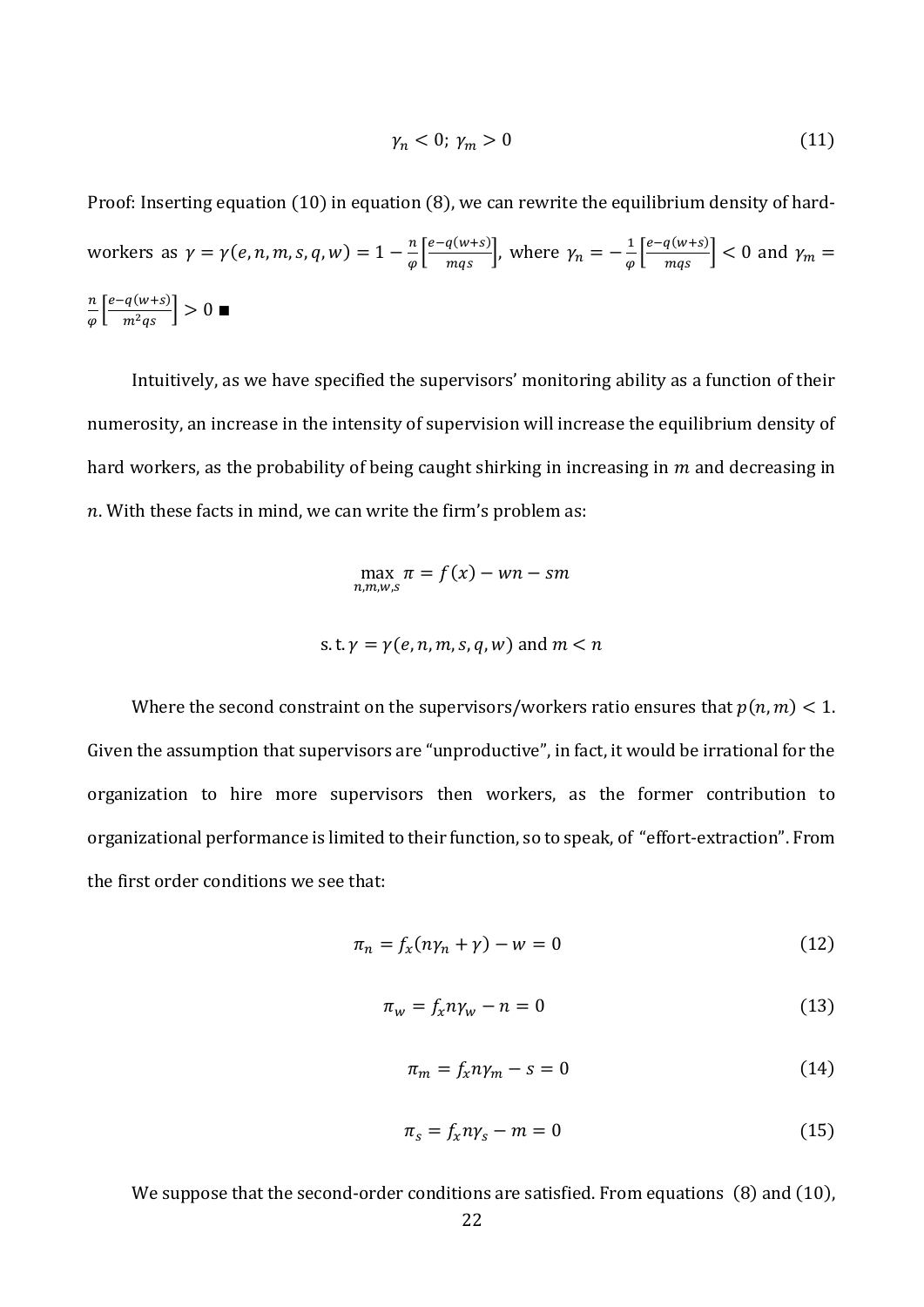we already know that  $\gamma_n < 0$ ;  $\gamma_w \geq$  $\frac{1}{2}$ ,  $\gamma_m > 0$  and  $\gamma_s > 0$ . Hence, we can put forward some observations. First, equation (14) states that supervisors will be employed until the marginal cost of hiring an additional overseer equals the marginal effect of the latter on the supply of labor effort. Second, equation (12) states that employees will be employed until the marginal cost of hiring an additional worker equals the marginal productivity of the latter *minus* his effect on the disciplinary environment of the firm. Due to the admittedly specific functional form chosen in equation (10), in fact, an increase in employment has an obvious and positive effect on productivity—captured by the second term in equation (12),  $f_x \gamma > 0$ —that is however counterbalanced by a "control loss" phenomenon—captured by the first term in equation (10),  $f_x n y_n < 0$ —arising from the fact that the supervisors' ability to keep firm discipline is assumed to decrease with the number of workers in the organization. Hence, we can formulate the following Proposition:

**Proposition 5—***The firm's employment decision is constrained by the need of monitoring workers. In particular, when the f.o.c. in equation (12) are violated—* $n\gamma_n + \gamma < 0 \Leftrightarrow \pi_n <$ 0*—the firm cannot find a positive employment level and avoids entering the market.*

The result from Proposition 5 is consistent with the message of both Alchian and Demsetz (1972) and Williamson (1976), as it corroborates the standard vision of firm theorists whereby the need to control workers constitutes a major determinant of organizational design. In particular, Williamson (1976) shows that the number of hierarchical layers in the organization—and thus, the size of the firm—is constrained by a control issue similar to that analyzed here. The key difference between our result and his is that he assumes that the "number of employees a supervisor can handle effectively" at each level of the hierarchy is fixed, and then, analyzes the loss of control resulting from the addition of subsequent hierarchical layers. In doing so, he derives suggestions on what is often referred to as the "depth" of the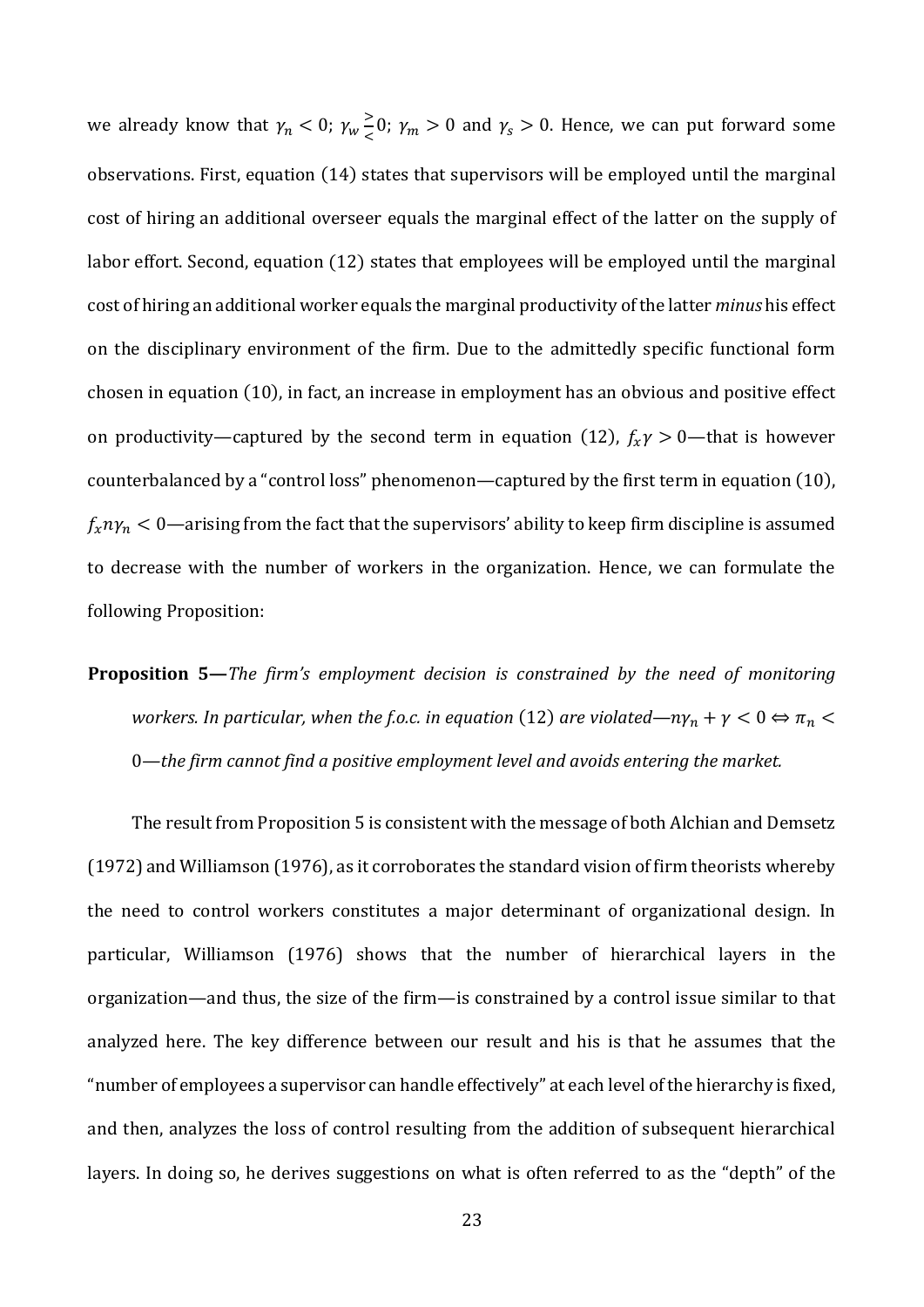organization—for a different perspective, see Garicano (2000). Hence, our findings expand on this line of reasoning and suggest that control-loss phenomena have constraining implications also on what is often referred to as the "breadth" of the organization, that is, on the size of each hierarchical level.

The second observation that is worth deriving from the above set of equations is more closely related to our discussion of altruism in organizations and, more specifically, to its implications for the shirking-type efficiency-wage theories. Recalling that  $\gamma_w \geq$  $\frac{2}{5}$  0, in fact, we can advance the following Proposition:

**Proposition 6**—*When the Samaritan effect*— $\gamma_w$  < 0—*outweighs the disciplining effect*— $\gamma_w$  > 0—*the f.o.c. in equation* (13) are violated— $\pi_w$  < 0—and the efficiency wage cannot serve *as an effort-enhancing policy. In this case, organizations should pay workers their reservation wage.*

The result from Proposition 6 can be seen as an extension of the finding advanced in Proposition 4: when the perverse combination of extrinsic incentives and altruism jeopardizes the effort-enhancing function of the efficiency wage, the latter cannot be used as a tool to stimulate labor productivity. In this case, organizations should pay workers their reservation wage, as raising the wage premium would do nothing but diminish the equilibrium share of hard-workers. Conversely, given that raising the supervisors' wage has a clear and positive effect on labor effort—see the comparative statics in equation (9),  $\gamma_s > 0$ —imposing a highwage program on supervisors can be used as an effective policy to promote firm performance.

# **6. Conclusion**

In this article, we developed a simple game-theoretic framework to study the impact of altruism in a shirking-type efficiency wage model. In particular, we considered the situation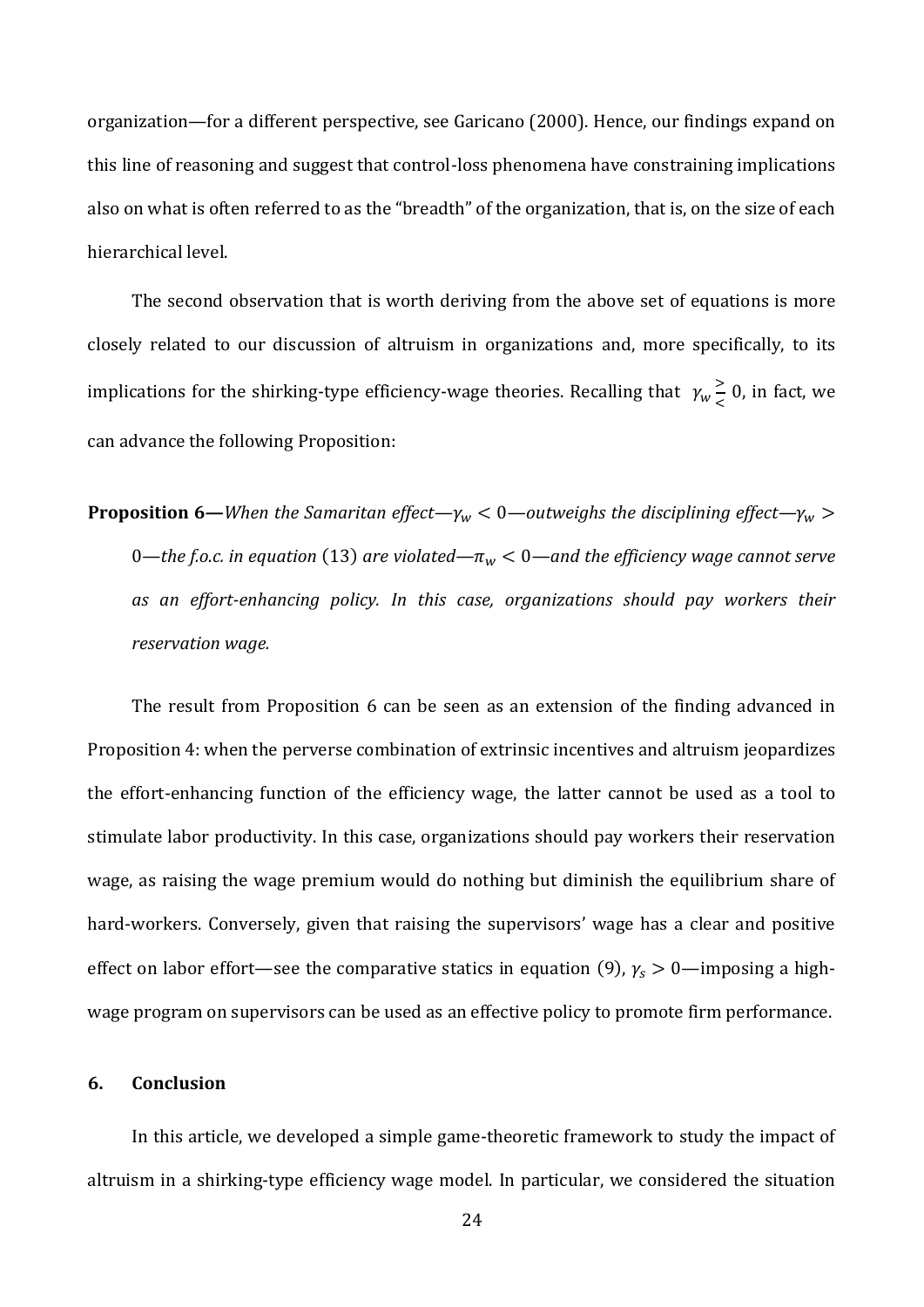where a principal hires a group of supervisors to induce his employees to put forward their labor effort. Our working hypothesis is that supervisors feel some degree of concern for the well-being of workers and vice-versa. The implication of this simple assumption is twofold. First, as altruistic supervisors resent punishing loafing workers, they may decide to indulge their subordinates' misconduct to avoid the altruism-derived costs of dismissing a shirker. In doing so, however, they run the risk of being fired by the principal, who sees the supervisors' mercy as a violation of their organizational duties. Anticipating this possibility, altruistic workers will be less inclined to shirk, as to avoid exposing their supervisor to the risk of losing their job. Hence, we find that the supervisors' concerns for the workers has a negative effect on labor effort—and thus, on firm performance—but that this effect is mitigated by the workers' concerns for the supervisors. Expanding on these results, we derive implications for the shirking-type efficiency wage theories. We find that althought raising the supervisor's wage can be used as an efficient tool to boost work effort, increasing the workers' compensation may actually decrease rather than decrease their willingness to work. The avenue through which we get at this result is the following: as altruistic supervisors resent punishing shirkers and the cost of job loss is increasing in the workers' wage, the higher the latter, the more supervisors will decide to forgive and thus, the less workers will decide to work.

The bottom line of our analysis is that altruism in hierarchies should be discouraged. However, once it naturally flourishes, we find that it is better to have more than less concerns for others, as the negative effect of the supervisors' other regarding preferences is mitigated by the workers' altruism. Besides these recommendations, which are fairly straightforward, we think that another, perhaps more elaborated message can be retrieved from our study. Instead of trying to contain the unintended effects of altruism in hierarchies, organizations themselves could be made less "hierarchical", as to avoid forcing supervisors to bear the psychological costs of maintaining a bitter relation with those around them. To do so, less authoritarian modes of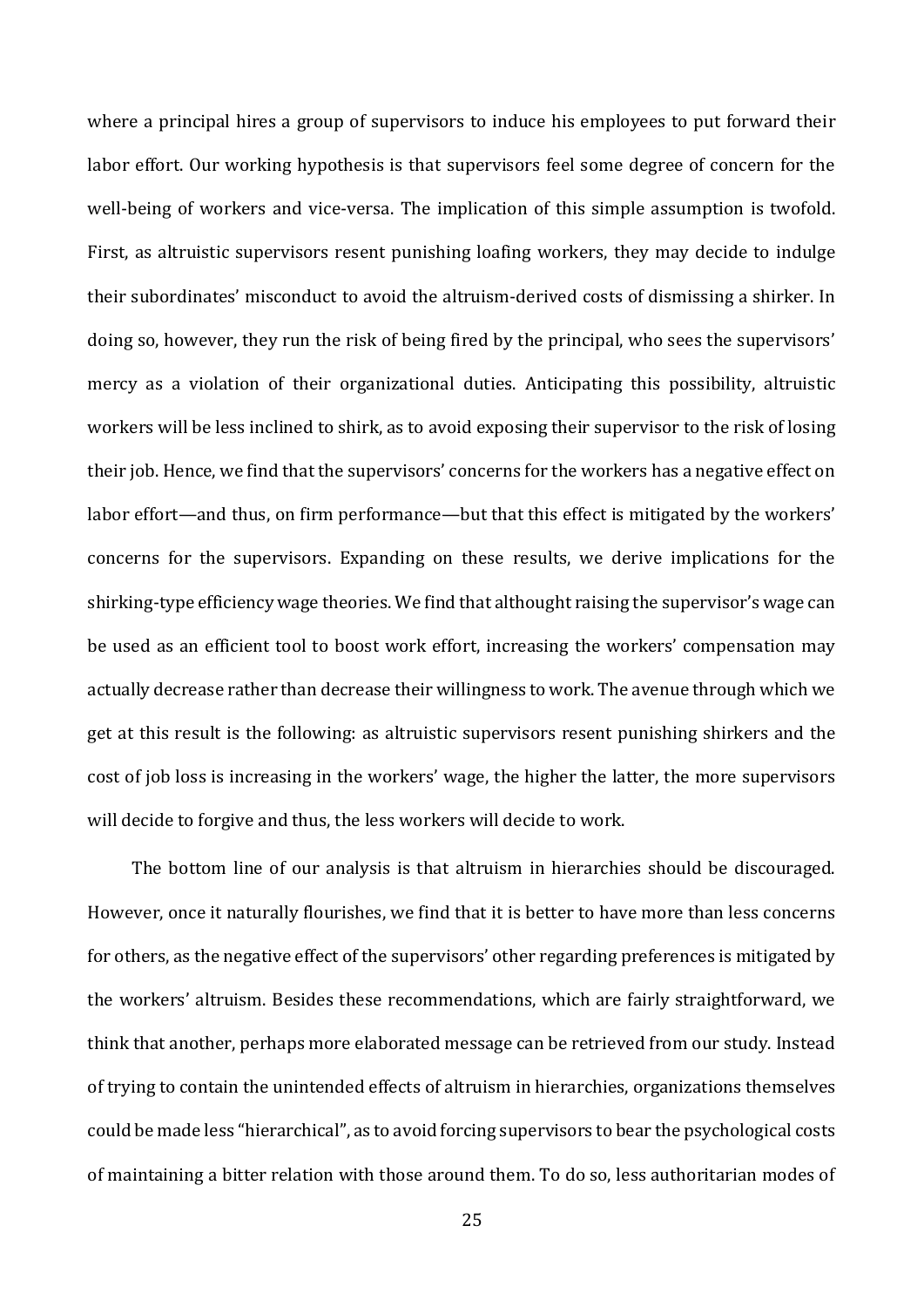supervision that does not require superiors to act as punishers but rather, as facilitators and enablers, should be encouraged.<sup>16</sup> An implicit but key assumption of the shirking-type efficiency wage theories, in fact, is that supervisors are efficient in fulfilling their organizational role, as they overlook the hidden costs of behaving as the "big bad wolf" who command over the labor process. Once that social feelings are allowed into the picture, however, firm discipline ceases to operate smoothly and novel organizational solutions must be found.

#### **References**

- Akerlof, G. A. (1980), A Theory of Social Custom, of which Unemployment may be One Consequence, *Quarterly Journal of Economics 94*, 749-775.
- Akerlof, G. A. and Kranton, R. E. (2008), Identity, Supervision, and Work Groups, *American Economic Review 98 (2)*, 212-217.
- Alchian, A. and Demsetz, H. (1972) Production, Information Costs, and Economic Organization, *American Economic Review 62 (5)*, 777-795.
- Andreoni, J. (1990). Impure altruism and donations to public goods: A Theory of Warm Glow Giving, *Economic Journal 100*, 464-477.
- Autor, D. H. (2003), *Efficiency Wage, Neoclassical and Non-Neoclassical Evidence*, Mimeo, MIT.
- Bass, B. M. (1985), *Leadership and Performance beyond Expectations*. The Free Press, New York.
- Calvo, G. and Stanislaw, W. (1979), Hierarchy, Ability and Income Distribution, *Journal of Political Economy 87*, 991-1010.
- Campbell, C. M. and Kamlani, K. S. (1997), The Reasons for Wage Rigidity: evidence from a Survey of Firms, *Quarterly Journal of Economics 112*, 759-789.
- Cappelli, P. and Chauvin, K. (1991) An Interplant Test of the Efficiency Wages Hypothesis, *Quarterly Journal of Economics 106, 769*-787.
- Chang, J. J. and Lai, C. C. (2002) Is the Efficiency Wage Efficient? The Social Norm and Organizational Corruption, *Scandinavian Journal of Economics 104(1)*, 27-47.
- Chang, J. J. and Lang, C. C. (1999), Carrots Or Sticks? A Social Custom Viewpoint On Worker Effort, *Journal of Political Economy 15*, 297–310.
- Chiva, R., Guinot, J. and Mallén, F. (2015), Linking Altruism and Organizational Learning Capability: A Study from Excellent Human Resources Management Organizations in Spain, *Journal of Business Ethics 138 (2)*, 349-364.
- Cunliffe, A. (2011) "Relational leadership". *Human Relations 64(11),* 1425 -1449.
- Dur, R. and Glazer, A. (2008), Optimal Contracts When a Worker Envies His Boss, *Journal of Law, Economics, & Organization 24(1)*, 120-137.
- Fehr, E. and Schmidt, K.M. (1999), A theory of fairness, competition, and cooperation, *Quarterly Journal of Economics 114 (3)*, 817–868.
- Frey, B. S. (1993a), Does monitoring increase work effort? The rivalry with trust and loyalty, *Economic Inquiry 31(4)*, 663–670.
- Frey, B. S. (1993b), Shirking or work morale? the impact of regulating, *European Economic Review 37*: 1523-1532.

<sup>&</sup>lt;sup>16</sup> The follower-leader literature in human resource management is rife with partially overlapping definitions of non-authoritarian leadership styles that provide organizations with tools to motivate workers that could be more efficient than the "discipline and punish" incentives allowed for by the standard shirking model (Tannenbaum and Massarik, 1957; Bass, 1985; Yukl, 2010; Cunliffe, 2011).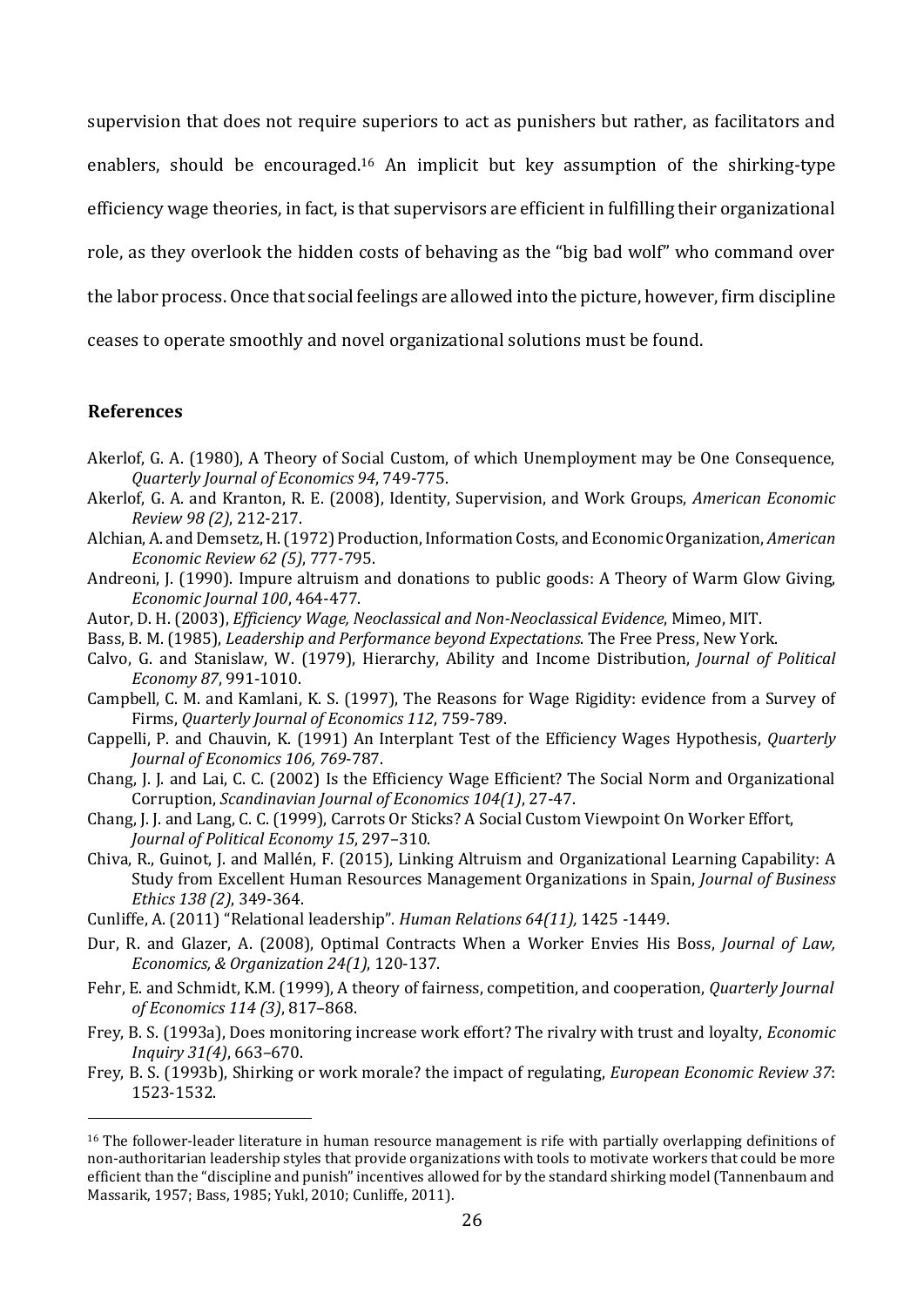- Garicano, L. (2000), Hierarchies and the organization of knowledge in production, *Journal of Political Economy 108(5),* 874-904.
- Georgiadis, A. (2012), Efficiency Wages and the Economic Effects of the Minimum Wage: Evidence from a Low‐Wage Labour Market, *Oxford Bulletin of Economic and Statistics 7(6)*, 935-979.
- Gordon, D. (1994), A Cross-National Perspective on Monitoring and Supervision". *American Economic Review 84(2)*, 375-379.
- Groshen, E. L., and Krueger, A. B. (1990), The structure of supervision and pay in hospitals. *Industrial and Labour Relations Review, 43*, S134-S146.
- Güth, W., Schmittberger, R., Schwarze, B., 1982. An experimental analysis of ultimatum bargaining, *Journal of Economic Behavior and Organization 3 (4)*, 367–388.
- Holzer, H., Katz, L. and Krueger, A. B. (1991), Job Queues and Wages, *Quarterly Journal of Economics 102(3)*, 73-768.
- Homans, G. C. (1951), *The Human Group*, Harcourt, Brace and Company, New York.

Isaac, R.M. and Walker, J.M. (1988). Group size effects in public goods provision: the voluntary contributions mechanism. *Quarterly Journal of Economics 103 (1)*, 179–199.

Kanungo, R.N. and Conger, J.A. (1993), Promoting Altruism as a Corporate Goal, *The Academy of Management Executive 7(3)*, 37-48.

Krueger, A. B. (1991), Ownership, Agency, and Wages: An Examination of Franchising in the Fast-Food Industry, *Quarterly Journal of Economics 106,* 1, 75-101

- Leonard, J. (1987), Carrots and Sticks: Pay, Supervision and Turnover, *Journal of Labor Economics 5*, S136–S152.
- Levine, D. K. (1998). Modeling altruism and spitefulness in experiments, *Review of Economic Dynamics 1(3)*, 593-622.
- Manning, A. and Thomas, J. (1997), A Simple Test of the Shirking Model, *Centre of Economic Performance Discussion Paper*, no. 374.
- Mirrlees, J. A. (1976), The Optimal Structure of Incentives and Authority within an Organization, *Bell Journal of Economics 7 (1),* 105-131.
- Mueller, H., Ouimet, P. and Simintzi, E. (2017). Within-Firm Pay Inequality. *Review of Financial Studies 30*, 3605-3635.
- Nickell, S. and Nicolitsas, D. (1997), Wages, Restrictive Practices and Productivity, *Labour Economics 4*, 201 -221.
- Rabin, M. (1993), Incorporating fairness into game theory and economics, *American Economic Review 83 (5)*, 1281–1302.
- Rebitzer, James B. (1995), Is There a Trade-Off Between Supervision and Wages? An Empirical Test of Efficiency Wage Theory, *Journal of Economic Behavior and Organization 28*, 107-29
- Shapiro, C. and Stiglitz, J. E. (1984), Equilibrium Unemployment as a Worker Discipline Device, *American Economic Review 74(3)*: 433-444.
- Stark, O. and Hyll, W. (2011), On the Economic Architecture of the Workplace: Repercussions of Social Comparisons among Heterogeneous Workers, *Journal of Labor Economics 29(2)*, 349-375.
- Stiglitz, J. E. (1974) Alternative Theories of Wage Determination and Unemployment in LDC'S: The Labor Turnover Model, *Quarterly Journal of Economics 88 (2)*: 194-227.
- Tannenbaum, R. and Massarik, F. (1957), Leadership: A frame of Reference, *Management Science 4(1)*, 1-19.
- Taylor, F. W. (1911), *The Principles of Scientific Management*, Harper & Brothers, New York and London.
- Valentine, S., Godkin, L., Fleischman, G. M., Kidwell, R. E., and Page, K. (2011). Corporate Ethical Values and Altruism: The Mediating Role of Career Satisfaction. *Journal of Business Ethics 101(4)*, 509– 523.
- Williamson O. (1976) Hierarchical Control and Optimum Firm Size. *Journal of Political Economy 75(2)*, 123- 138.
- Yukl, G. (2010). *Leadership in organizations*, Prentice-Hall, Upper Saddle River.